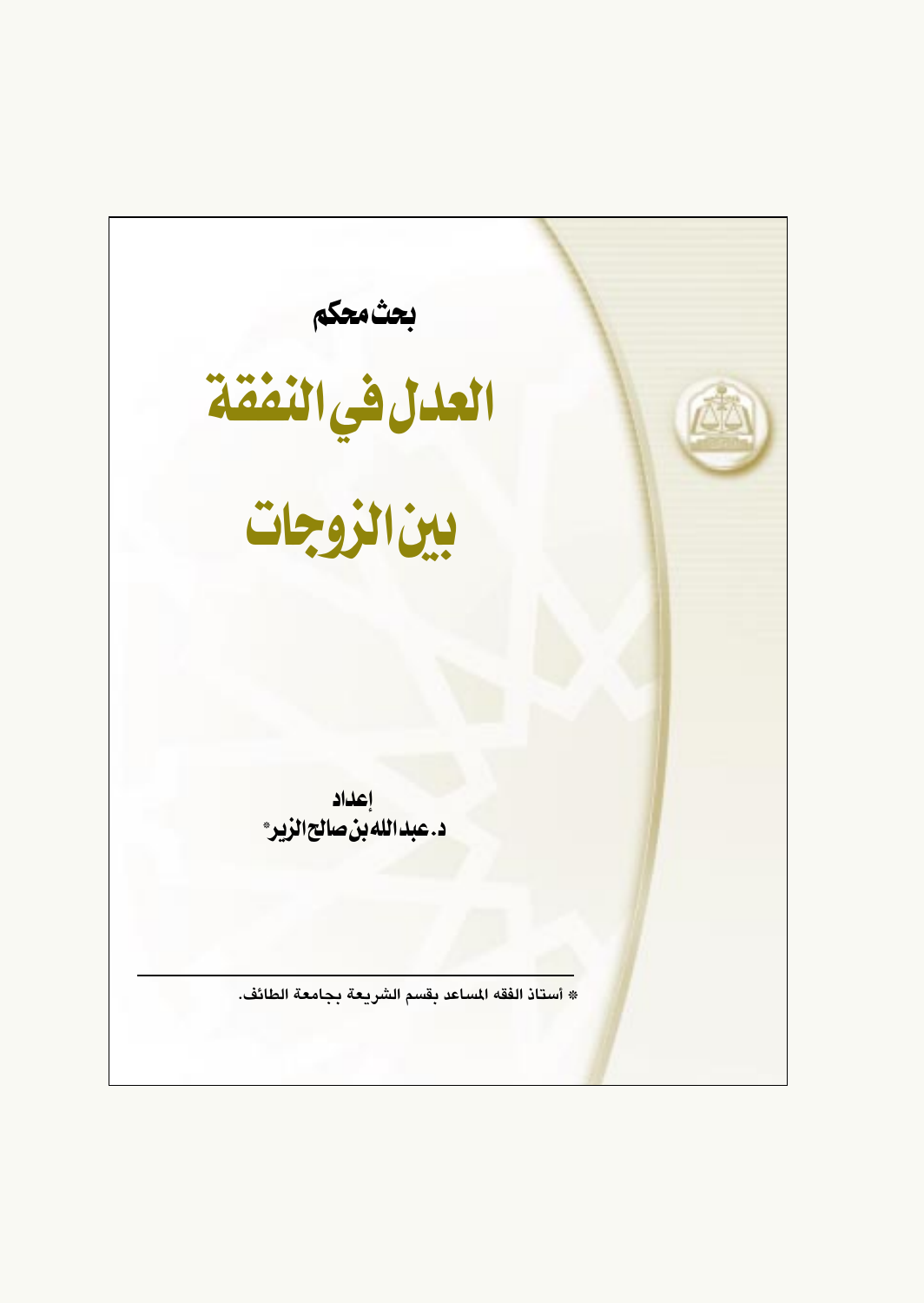### المقدمة

الحمد لله الذي خلق من الماء بشرًا ، فَجَعله نَسبًا وصهرًا ، وجعل في العلاقة الزوجيّة مودّةً ورحمة وبرًا، أحمده سبحانه وأشكره على نعمه التي هي تترى . وأشهد أن لا إله إلا الله وحده لا شريك له العالم بما في الصّدور ، وأشهد أنّ نبينا محمّدًا عبده ورسوله الهادي إلى خير الأمور . اللهمّ صلٌّ وسلِّم على عبدك ورسولك محمّد، وعلى آله وصحبه، أمّا بعد:

فإن الأسرة أساس المجتمع، منها تفترق الأمم وتنتشر الشعوب . نواةُ بنائها الزوجان : ﴿ يَا أَيُّهَا النَّاسُ إِنَّا خَلَقْنَاكُم مّن ذَكَر وَأُنثَىٓ وَجَعَلْنَاكُمْ شُعُوبًا وَقَبَائلَ لتَعَارَفُوا ﴾ [الحجرات : ١٣ ] . والأسرة هي المأوى الذي هيأه الله للبشر ، يستقر فيه ويسكن إليه . وفي الزواج عمارة الكون وسكن النفس ومتاع الحياة ، بقيامه تنتظم الحياة ويتحقق العفاف والإحصان ، يجمع الله بالنكاح الأرحام المتباعدة والأنساب المتفرقة . وعد الله فيه بالغنى والسعة في الرزق ، ولا خُلف لوعد الله : ﴿ إِن يَكُونُوا فُقَرَاءَ يُغْنِهِمُ اللَّهُ مِن فَضْلِه ﴾ [النور : ٣٢] . ۖ وفي اختيار العطل العدد (٤٠) شوال ١٤٢٩هـ - ١٣٨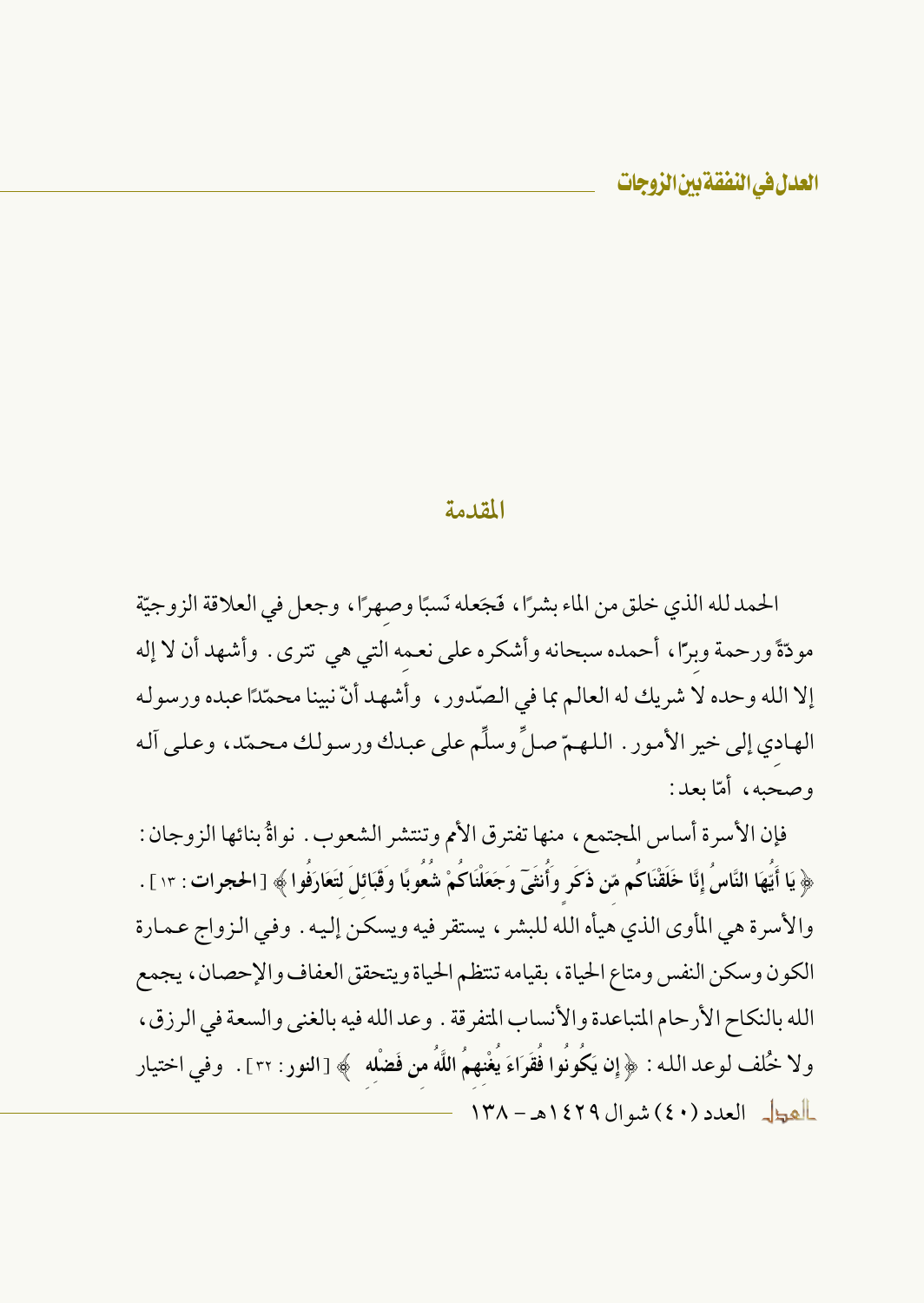### د.عبدالله بن صالحالزیر

لبنة النكاح تتسع الآفاق، فيقرب البعيد ويُبَرّ القريب . وهموم الزوجين عديدة ومتشعبة ، ولكن حسن العشرة وطيب المودة يبددها ، ﴿ وَعَاشِرُوهُنَّ بِالْمَعْرُوفِ فَإِن كَرِهْتُمُوهُنَّ فَعَسَىٓ أَن تَكْرَهُوا شَيْئًا وَيَجْعَلَ اللَّهُ فيه خَيْرًا كَثيرًا ﴾ [النساء : ١٩ ] .

ومن لطائف التشريع وأسراره البديعة أن جاءت تشريعاته محققة صلاح الفرد والجماعة معاً، فالمجتمع المسلم في حاجة إلى تكاثر وتناسل ليقوى بنيانه، ويعظم شأنه وكيانه، وليحوز قصب السبق في كل الميادين والمجالات، ولتعظم هيبته بين الأمم، والفرد المسلم بحاجة إلى ذرية صالحة يسعد بها في دنياه وأخراه، ويحتاج إلى النكاح لإعفاف نفسه وتحصينها عن المحرمات، فأباح الله التعدد مثنى وثلاث ورباع، لصالح الفرد والمجتمع، وضمن بأحكامه العظيمة وتشريعاته الدقيقة سعادة الفرد وعز الجماعة ، وحتى ينتظم جوَّ الأسرة المسلمة الخيرُ والبركةُ، والفرح والبشر والسرور ، جعل العدل أساساً في مشروعية تعدد الزوجات، لتتحقق المصالح العظيمة للفرد والأمة، وتدفع المفاسد والمثالب التي قد تنشأ يسب هذا الأمر .

وهذا العدل الذي أمر الله تعالى به له ضو ابط وحكم وأحكام دقيقة تحدث عنها الفقهاء ، بل أفردوا كثيراً من مباحثها بمصنفات خاصة ، ولكن بعضاً من هذه المسائل تحتاج إلى مزيد من البحث والتحقيق، ومن ذلك ما يتعلق بالعدل بين الزوجات في النفقة، وهذا البحث جاء ليناقش مسألة مهمة من قضايا النفقة ، وهي التسوية بين الزوجات في النفقة بعد القيام لكل واحدة بالواجب لها شرعاً، وهل يلزم الزوج التسوية فيه ويعدّ من الأمور التي يستطيعها أولايلز مه ذلك؟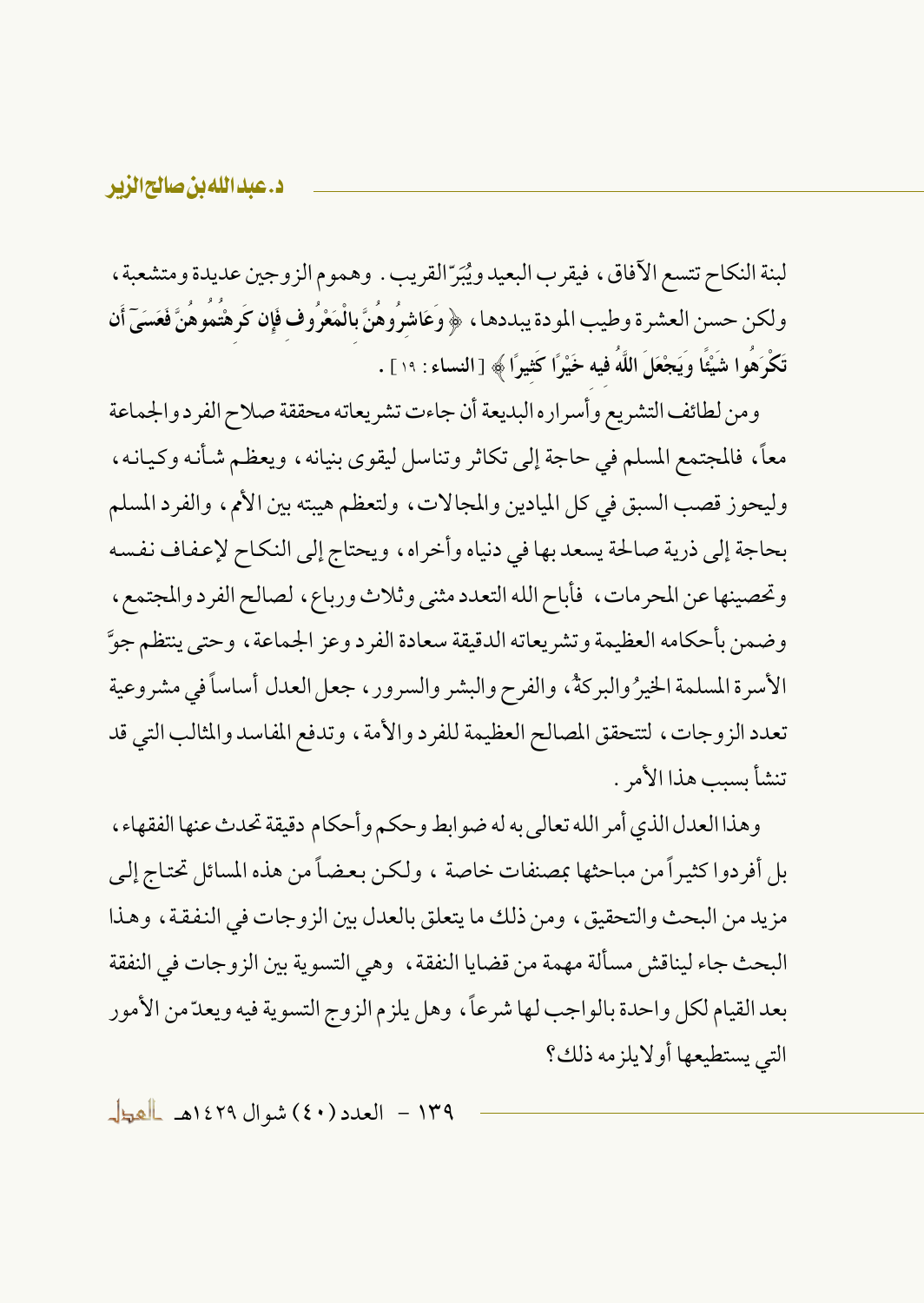التمهيد

# المبحث الأول: هل الأصل التعدد أم الاقتصار على واحدة؟

الأصل في حكم تعدد الزوجات الإباحة ، فقد أباح الله سبحانه وتعالى التعدد بشرط العدل، فكان الأصل في التعدد هو الإباحة يقول الله تعالى : ﴿ فَانكحُوا مَا طَابَ لَكُم مِّنَ النِّسَاء مَثْنَيّ وثَلاثَ وَرُبَاعَ فَإِنْ خفْتُمْ أَلاَّ تَعْدلُوا فَوَاحدَةً أَوْ مَا مَلَكَتْ أَيْمَانَكُمْ ﴾(١ ) .

قال محمد بن جرير الطبري : «انكحوا إن أمنتم الجور في النساء على أنفسكم ما أبحت لكم منهن وحللته ، مثنى وثلاث ورباع ، فإن خفتم أيضاً الجور على أنفسكم في أمر الواحدة بألا تقدروا على إنصافها فلا تنكحوها ولكن تَسَرَّوا المماليك»(٢) .

قال الشافعي : وأحب إليَّ أن يقتصر على واحدة وأن أبيح له أكثر ١٣) .

وقال العلامة الشنقيطي رحمه الله : «ولا شك أن الطريق التي هي أقوم الطرق وأعدلها هي إباحة تعدد الزوجات . . . »(٤).

وقد ذهب بعض المتأخرين إلى القول بأن الأصل في الزواج التعدد لمن استطاع ذلك ولم يخف الجور ، لما في ذلك من المصالح الكثيرة في عفة فرجه ، وعفة من يتزوجهن ، والإحسان إليهن، وكثرة النسل الذي تكثر به الأمة، ولأنه ﷺ تزوج أكثر من واحدة،

(١) سورة النساء، الآية (٣).

- (٢) تفسير الطبري، ٤٠/٧ه
- (٣) يحيى العمراني، البيان في مذهب الإمام الشافعي، (١١/ ١٨٩).
	- (٤) الشنقيطي، محمد الأمين، أضواء البيان، ٣٧٧/٣.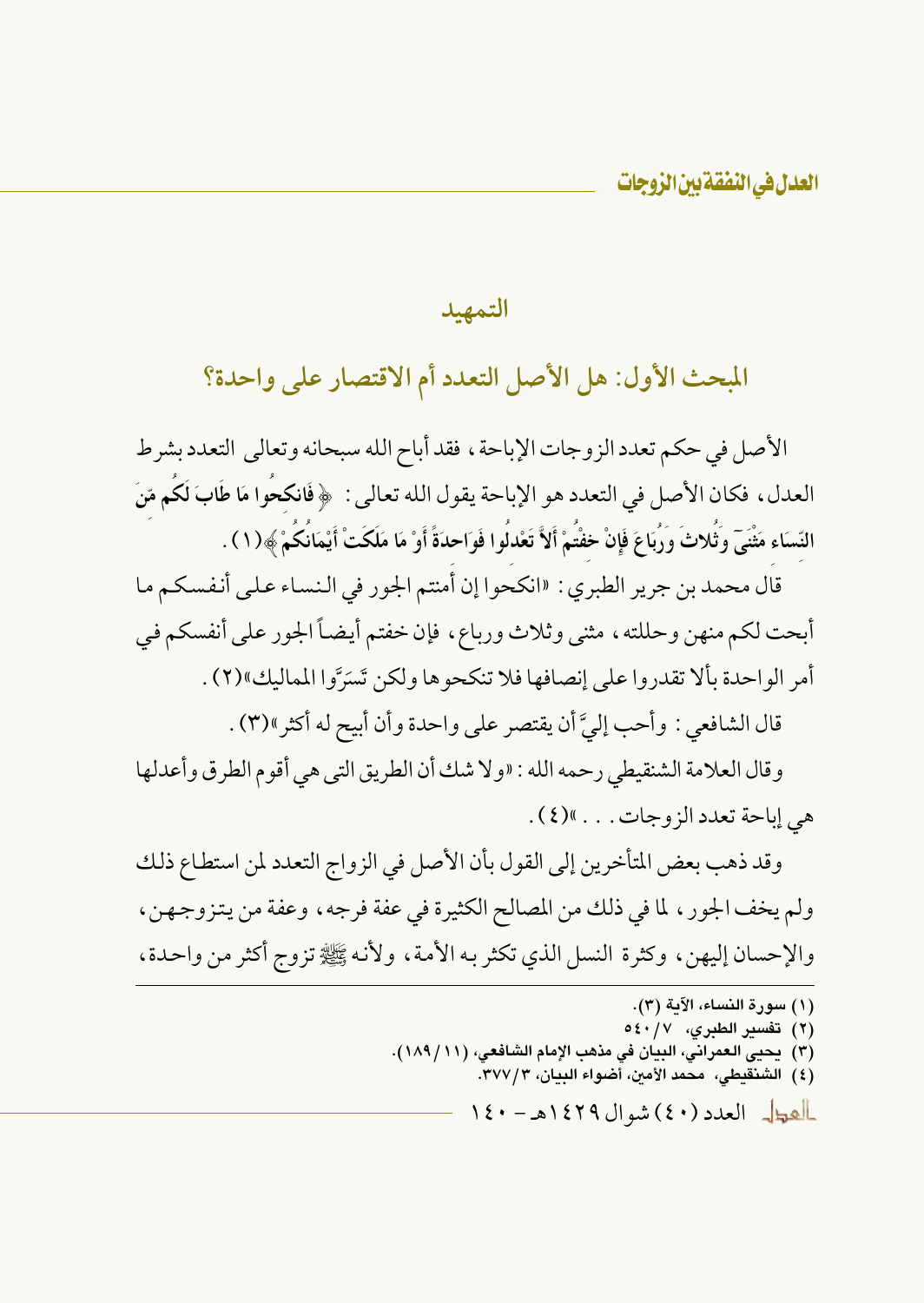د.عبدالله بن صالح الزبر وقد قال الله سبحانه وتعالى : ﴿ لَقَدْ كَانَ لَكُمْ فِي رَسُولِ اللَّهِ أُسْوَةٌ حَسَنَةٌ لَّمَن كَانَ يَرْجُو اللَّهَ وَالْيَوْمَ الْأَخِرَ ﴾(٥)، وقال ﷺ لما قال بعض الصحابة : «أما أنا فلا آكل اللحم، وقال آخر : أما أنا فأصلي ولا أنام، وقال آخر : أما أنا فأصوم ولا أفطر ، وقال آخر : أما أنا فلا أتزوج النساء، فلما بلغ ذلك النبي ﷺ خطب الناس فحمد الله وأثنى عليه ثم قال : إنه بلغني كذا وكذا، ولكني أصوم وأفطر، وأصلي وأنام، وآكل اللحم، وأتزوج النساء، فمن رغب عن سنتي فليس مني» (٦) .

وهذا اللفظ العظيم منه ﷺ يعم الواحدة والعدد (٧) .

المبحث الثاني: حكمة تشريع التعدد

مما لا شك فيه أن ما شرعه الله عزَّ وجلَّ وأباحه لعباده فيه من المصالح والحكم العظيمة التي علم العباد بعضها وربما قصرت أفهامهم عن إدراك بعضها الآخر ، فالشريعة إنما جاءت لجلب المصالح ودرء المفاسد، وقد أفاض العلماء في الحديث عن أسرار وحكم مشروعية تعدد الزوجات والتي يمكن إجمال بعضها في النقاط الآتية :

١ـ أن فيه مزيد إعفاف وإحصان لكل من الزوج ومن يتزوج بهن، وفيه مزيد أجر وثواب، فقد قال النبي ﷺ: «وفي بضع أحدكم أحدكم صدقة، قالوا يا رسول الله، أيأتي أحدنا شهوته ويكون له فيها أجر؟ قال: أرأيتم لو وضعها في حرام أكان عليه فيها

(٦) البخاري، محمد بن إسماعيل، الجامع الصحيح، النكاح، باب الترغيب في النكاح، الحـديـث (٥٠٦٣)، ٣/

(٧) هذا القول للشيخ عبد العزيز ابن باز رحمه الله، انظر: خالد الجريسي، فتاوى علماء البلد الحرام، ص٤٩٤.

<sup>(</sup>٥) سورة الأحزاب، الآية (٢١).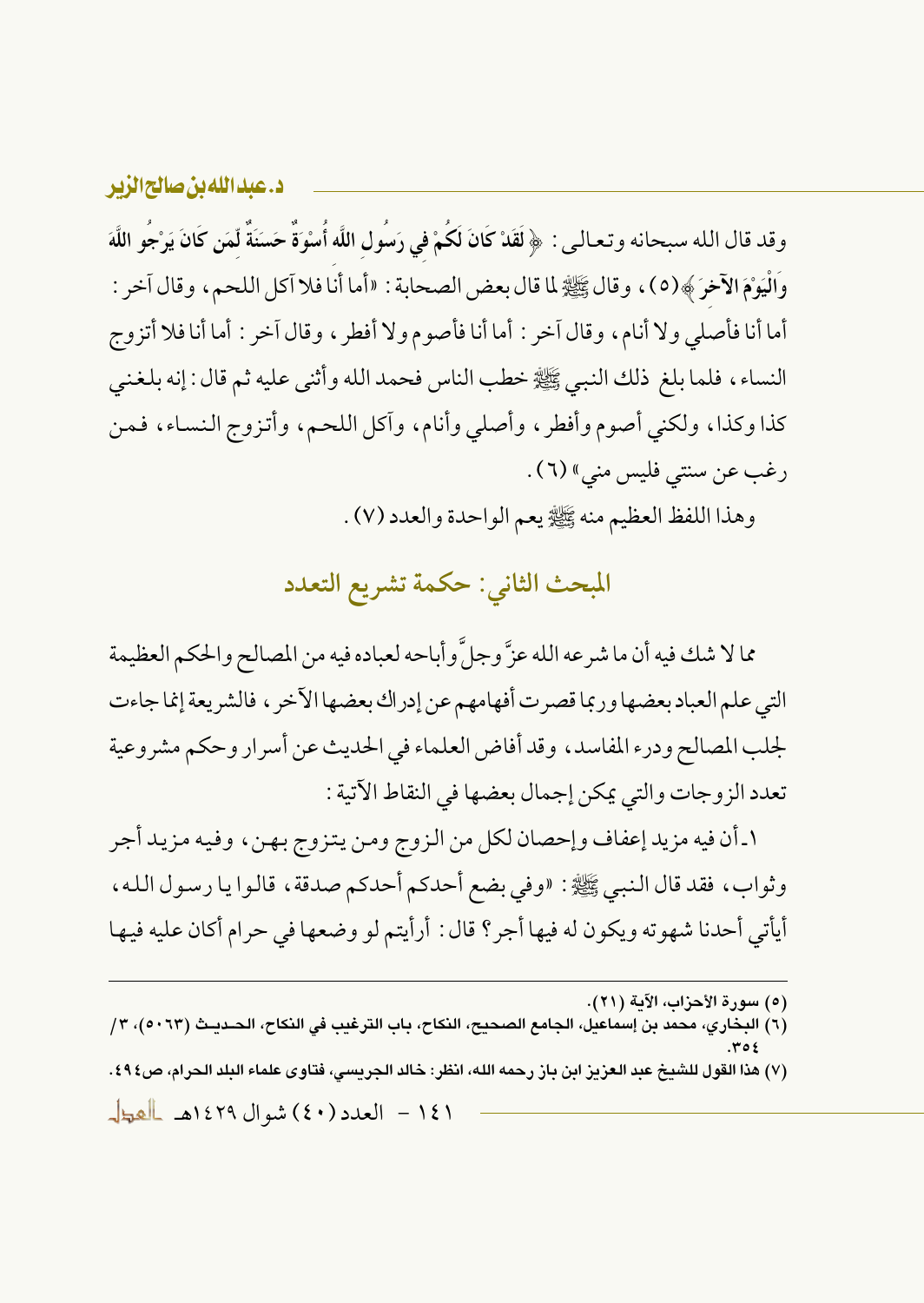وزر؟ فكذلك إذا وضعها في الحلال كان له أجر »(٨) .

٢ـ أنه سبب من أسباب كثرة الذرية ، والنبي ﷺ رغّبٍ في ذلك بقوله : «تزوجوا الودود الولود، فإني مكاثر بكم الأمم» (٩).

٣ـ التأسي بر سول الله ﷺ لمن قوى على العدل والقدرة على تكاليفه ، يقول الله تعالى : ﴿ لَقَدْ كَانَ لَكُمْ فِى رَسُولِ اللَّه أُسْوَةٌ حَسَنَةٌ ﴾ .

٤ـ أن المرأة الواحدة تحيض وتمرض وتنفس إلى غير ذلك من العوائق المانعة من قيامها بأخص لوازم الزوجية ، والرجل لاتعرض له هذه العوارض ويحتاج إلى من يقوم بحقوقه الزوجية .

٥ ـ أن الله أجرى العادة بأن الر جال أقل عدداً من النساء في أقطار الدنيا ، وهـم أكثر تعرضاً لأسباب الموت منهن في جميع ميادين الحياة، فلو قصر الرجل على واحدة لبقى عدد ضخم من النساء محروماً من الأزواج، فيضطررن إلى ركوب الفاحشة، فالعدول عن هدي القرآن في هذه المسألة من أعظم أسباب ضياع الأخلاق والانحطاط إلى درجة البهائم وعدم الصيانة ، وقد قامت في أوروبا عقب الحرب العالمية الثانية مظاهر ات نسائية تطالب بتعدد الزوجات فقد بلغ عدد الأيامي (٢٥) مليون امر أة (١١) .

٦ـ وجود العقم عند المرأة أو العيب الجنسي، كالجنون، والجذام، والبرص، و الأكزيما

- (٨) أخرجه مسلم، كتاب الزكاة، باب بيان أن اسم الصدقة يقع على كل نوع من المعروف، الحديث (١٠٠٦)، ٢/
- (٩) أخرجه أبو داود، السنن في النكاح باب النهي عن تزويج من لم يلد، الحديث (٢٠٥٠) ٢ /٢٤٢، النسائي، النكاح، باب كراهية تزويج العقيم، الحديث (٣٢٢٧)، ٦٦/٦، بسند صحيح. (١٠) سورة الأحزاب، الآية (٢١). (١١) وهبة الزحيلي، تعدد الزوجات، ص ٢١.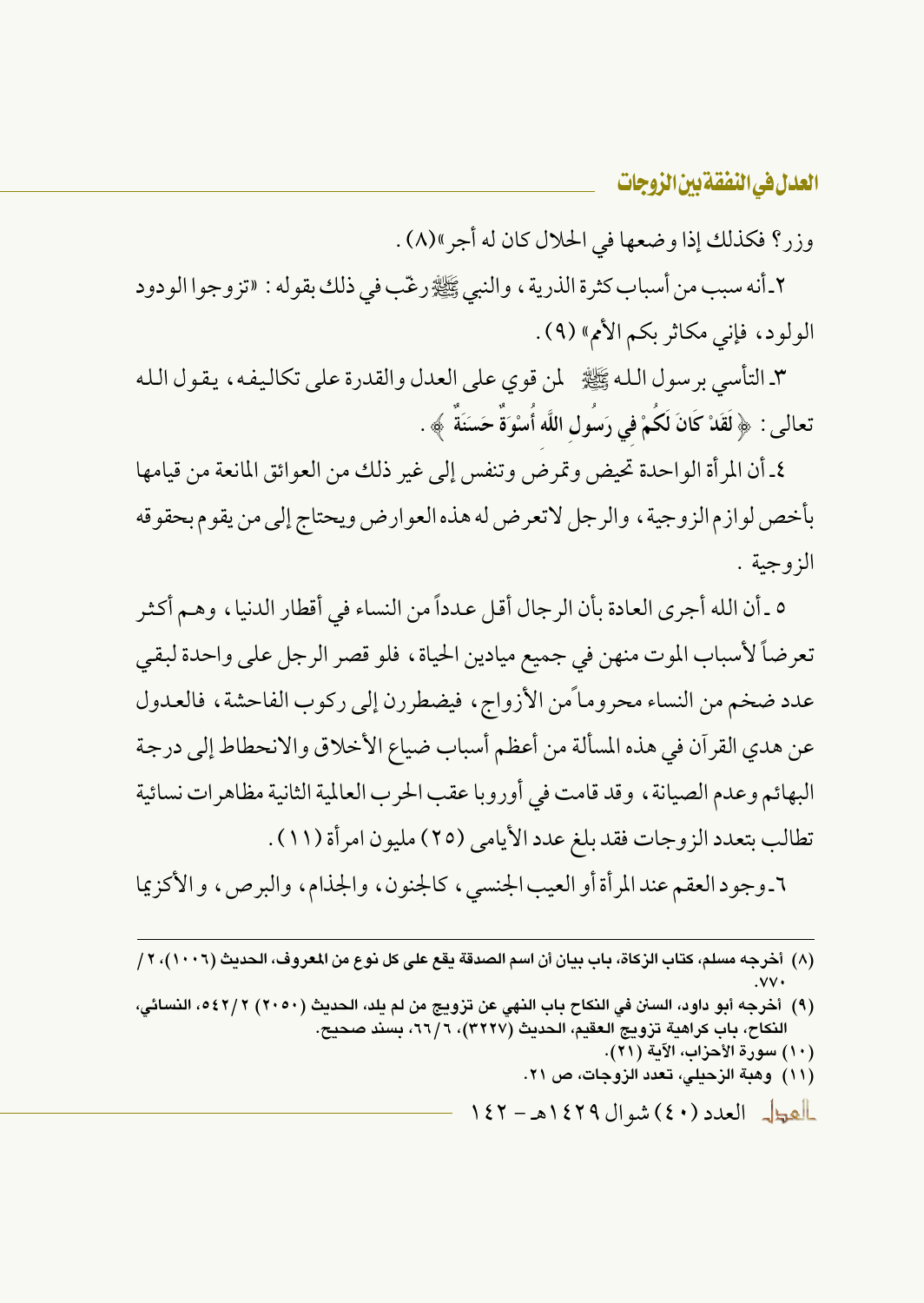الجلدية، والرتق (الانسداد بقطعة لحم) و القرن (الانسداد بعظم) والبخر (نتن الرائحة) والأمراض المستعصية كالسرطان ونحوه مما يمنع الاستمتاع، فيمسك الرجل هذه الزوجة لرعايتها والتزوج بأخرى لتحقيق مقاصد النكاح من الاستمتاع والإنجاب .

٧ـ شدة الرغبة الجنسية أو الشبق، فيحتاج إلى أخرى للإحصان والاستعفاف، قال الإمام أحمد : «أرى في هذا الزمان للرجل أن يتزوج اثنتين أو ثلاثاً أو أربعاً، يريد العفة» .

٨ أنه سبب للصلة والار تباط بين الناس ، وقد جعله الله قسيماً للنسب ، فقال تعالى : ﴿ وَهُوَ الذي خَلَقَ منَ الْمَاء بَشَرًا فَجَعَلَهُ نَسَبًا وَصهْرًا ﴾ (١٢)، فتعدد الزوجات يربط بين أسر كثيرة ويصل بعضهم بعضاً.

٩\_ أنه قد يعجب رجل بامر أة أو العكس من أجل الدين أو الخُلُق، فيكون الزواج هو الطريق الشرعي للقاء كل منهما بالآخر (١٣).

١٠ـ أنه قد يحدث خلاف بين الزوجين فيفتر فان بالطلاق، ثم يتزوج الرجل زوجة أخرى، ثم تزول الخلافات بين الرجل وزوجته الأولى ويرغب في العودة إليها فيكون التعدد حلاً لهذه المواقف (١٤).

١١ـزيادة الألفة والمحبة بين الزوج ونسائه، إذ لا يأتي قسم إحداهن إلا وهو في شوق لامرأته، وهي كذلك في اشتياق له (١٥) .

١٢ـ أن في تعدد الزوجات إحساناً لكثير من المسلمين الذين يلون أمر إناث كثيرات من

- (١٣) انظر: إحسان العتيبي، أحكام التعدد في ضوء الكتاب والسنة، ص٣٢.
	- (١٤) المصدر السابق. (١٥) المصدر السابق.

<sup>(</sup>١٢) سورة الفرقان، الآية (٥٤).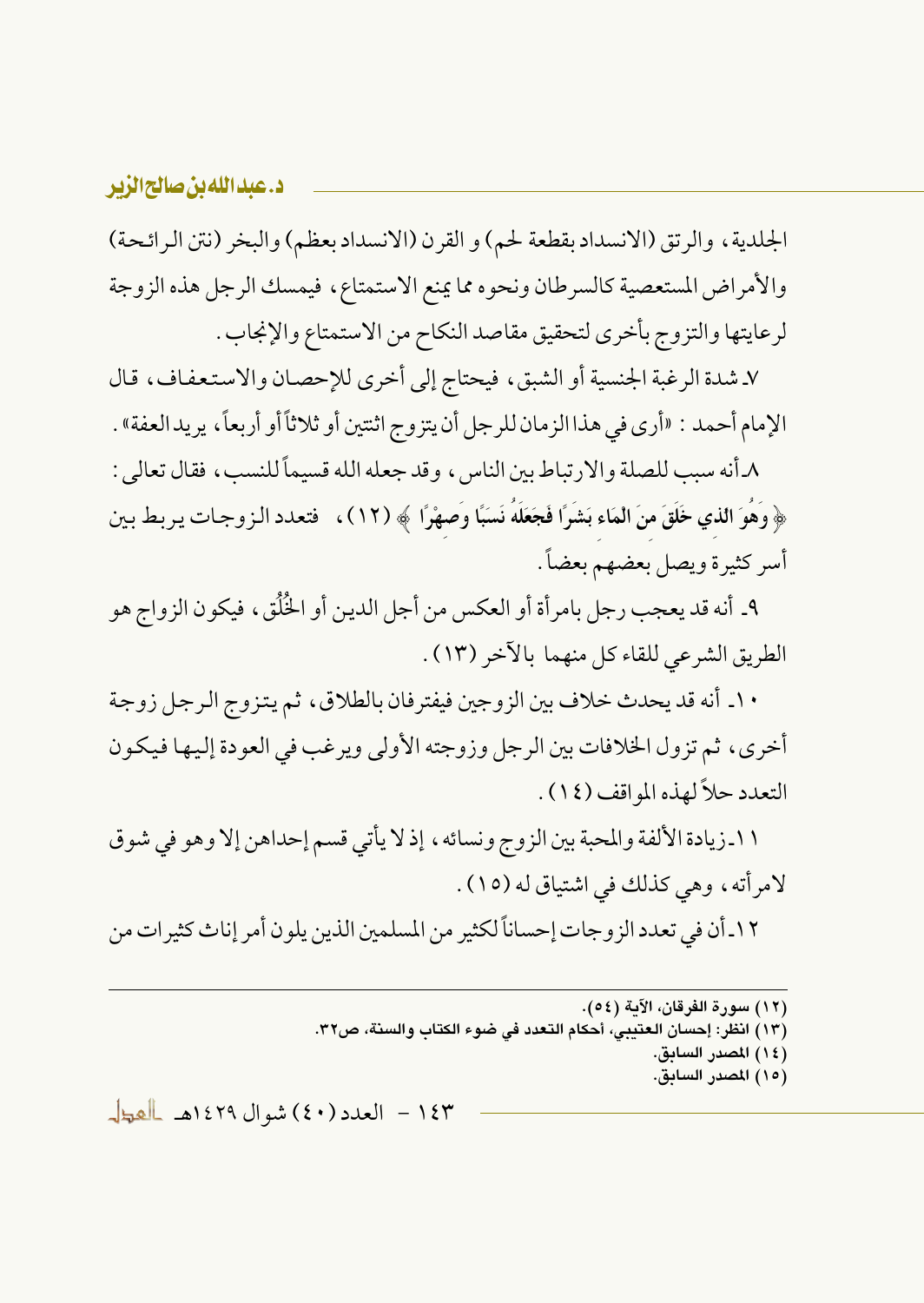بنات وأخوات، وكذلك فيه إحسان لكثير من العوانس والمطلقات بزيادة فرص الزواج لهن .

١٣. أن في تعدد الزوجات نيل فضل كفالة يتيم وفرصة لإكرامه ، والنبي ﷺ يقول : «أنا وكافل اليتيم في الجنة هكذا، وأشار بالسبابة والوسطى وفرَّج بينهما»(١٦)، ففي تعدد الزوجات طرق لهذا الباب ومسارعة لهذا الخير ، فإذا تزوج الرجل امرأة وفي حجرها أطفال أيتام فإنها فرصة عظيمة لاغتنام الأجر .

١٤.أن تعدد الزوجات سبب للغني قال الله تعالى : ﴿ وَأَنكحُوا الأَيَامَيِّ منكُمْ وَالصَّالحينَ منْ عِبَادِكُمْ وِإِمَائِكُمْ إِن يَكُونُوا فَقَرَاءَ يَغْنِهِمُ اللَّهُ من فَضْلِه وَاللَّهُ وَاسِعٌ عَليمٌ ﴿ ٢٣٣﴾ ﴾(١٧) وقبال يَبْلِيَّةِ : «ثلاثة حق على الله عونهم : المجاهد في سبيل الله ، والمكاتب يريد الأداء ، والناكح يريد العفاف» (١٨) ، وقال رسول الله ﷺ: «تزوجو االنساء ، فإنهن يأتينكم بالمال» (١٩) .

## المبحث الثالث: العدد المباح من الزوجات

أباح الله للرجل أن يتزوج أربع زوجات، ولا يجوز الزيادة على هذا العدد بحال من الأحوال ، يقو ل الله جلَّ وعلا : ﴿ فَانكحُوا مَا طَابَ لَكُم مِّنَ النِّسَاءِ مَثْنَيٍّ وَثَلاثَ وَدُبَاعَ ﴾ (٢٠).

| ١٦) أخرجه البخاري، الصحيح، كتاب النكاح، باب اللعان، الحديث (٥٣٠٤) ٤١٣/٣، مسلم، الصحيح، كتاب    |
|------------------------------------------------------------------------------------------------|
| الزهد، باب الإحسان إلى الأرملة، الحديث (٢٩٨٣) ٢٢٨٥/٤.                                          |
| ١٧) سورة النور، الآية (٣٢).                                                                    |
| ١٨) أخرجه الترمذي، السنن، كتاب فضائل الجهاد، باب ما جاء في المجاهد، الحديث (١٦٥٥) ٤٢/١٥٧، قال: |
| ابوعيسى: هذا الحديث حسن؛ النسائي النكاح، باب معونة الله الناكح الحديث (٣٢١٨)، ٦١/٦.            |
| ١٩) الحاكم، المستدرك، ٢ /١٦٠ وقال: هذا الحديث صحيح على شرط الشيخين ولم يخرجاه.                 |
| ٢٠) سورة النساء، الآية (٣).                                                                    |
| العطل العدد (٤٠) شوال ١٤٢٩هـ- ١٤٤                                                              |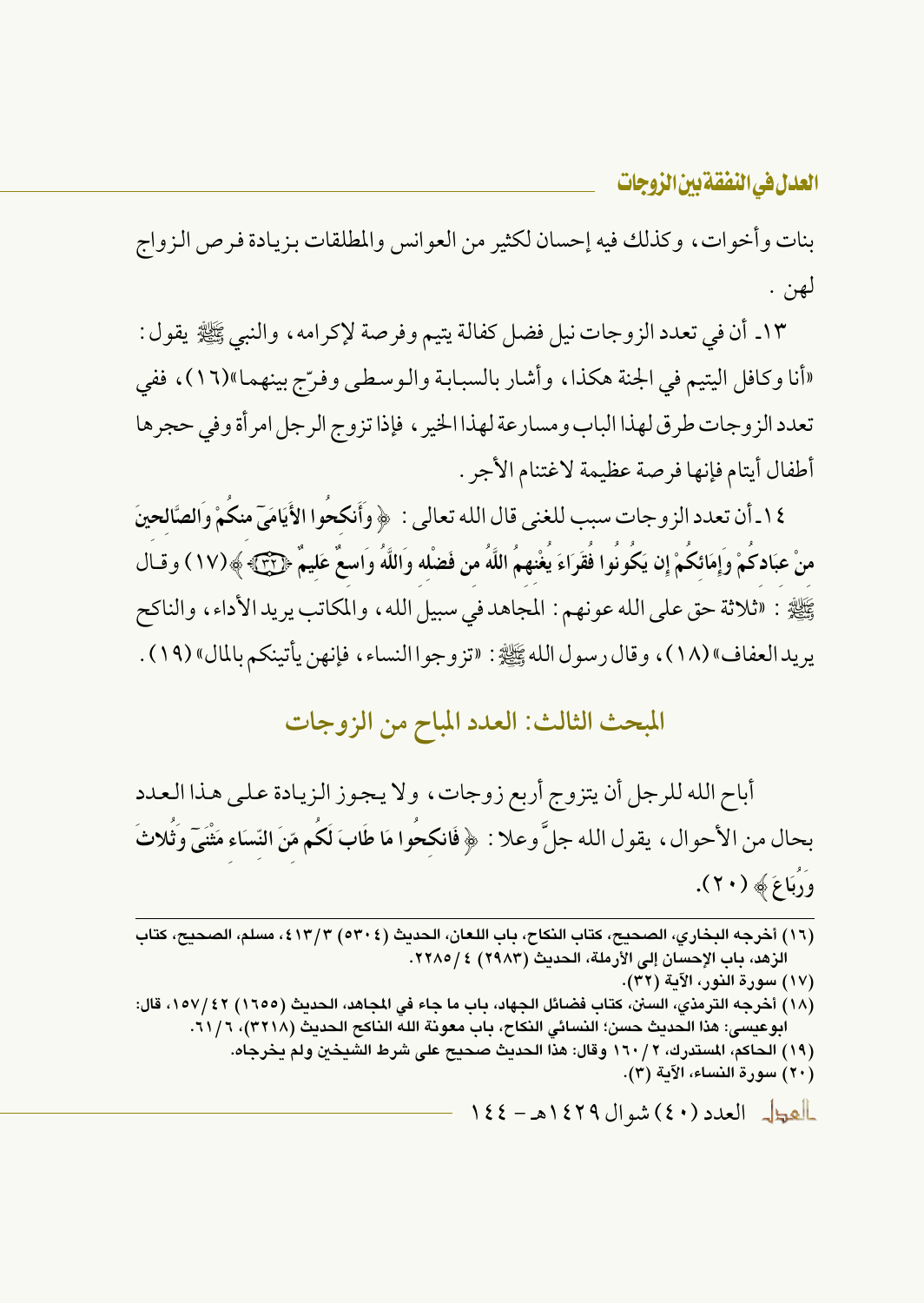#### د.عبداللهبن صالحالزير

وقد كان أهل الجاهلية يتزوجون بغير حد، ولما جاء تشريع الإسلام بتحديد أربع زوجات لكل رجل بادر أصحاب النبي ﷺ الذين تحتهم أكثر من أربع إلى مفارقة ما زاد على الأربع، استجابة لأمر الله ورسوله ﷺ، فقد روى قيس بن الحارث قال : «أسلمت وعندي ثمان نسوة فجئت رسول الله ﷺ فذكر ت ذلك له ، فقال : اختر منهن أربعاً»(٢١) .

وأسلم غيلان بن سلمة الثقفي وله عشر نسوة في الجاهلية فأسلمن معه، فأمره النبي ﷺ «أن يتخبر منهن أربعاً» (٢٢) .

وقد انعقد الإجماع على «أن نكاح الحر البالغ العاقل العفيف الصحيح غير المحجوروالمسلم أربع حرائر مسلمات غير زوان صحائح فأقل حلال، واتفقوا على أن نكاح أكثر من أربع زوجات لا يحل لأحد بعد رسول الله ﷺ» (٢٣) .

ومع انعقاد هذا الإجماع وُجِدَتْ أقوال شاذة مخالفة للإجماع، بجواز أن يجمع الإنسان في عصمته تسع زوجات، وهي أقوال شاذة ضعيفة، قال القرطبي : «واعلم أن هذا العدد مثنى وثلاث ورباع لا يدل على إباحة تسع كما قال من بَعُدَ فهمه عن الكتاب والسنة وأعرض عما كان عليه سلف الأمة وعضد ذلك بأن النبيي ﷺ نكح تسعاً وجمع بينهن في عصمته؛ والذي صار إلى هذه الجهالة وقال هذه المقالة الرافضةُ وبعض أهل الظاهر . . . وهذا كله جهل باللسان والسنة ومخالفة لإجماع الأمة»(٢٤).

- (٢١) أخرجه، ابن ماجه، السنن، ك النكاح، باب الرجل يسلم وعنده أكثر من أربع نسوة، الحديث (١٩٥٢)،  $.781/1$
- (٢٢) أخرجه الترمذي، السنن، ك النكاح، باب ما جاء في الرجل يسلم. . الحديث (١١٢٨)، ٣/ ٤٣٥؛ ابن ماجه في النكاح، باب الرجل يسلم وعنده أكثر من أربع. .. الحديث (١٩٥٣)، ٦٢٨/١.
	- (٢٣) ابن حزم، مراتب الإجماع، ص ٢٢\_٦٣.
	- (٢٤) انظر: الجامع لأحكام القرآن، ١٣/٥ وقد ناقش القرطبي هذه الأقوال الشاذة والضعيفة ورد عليها.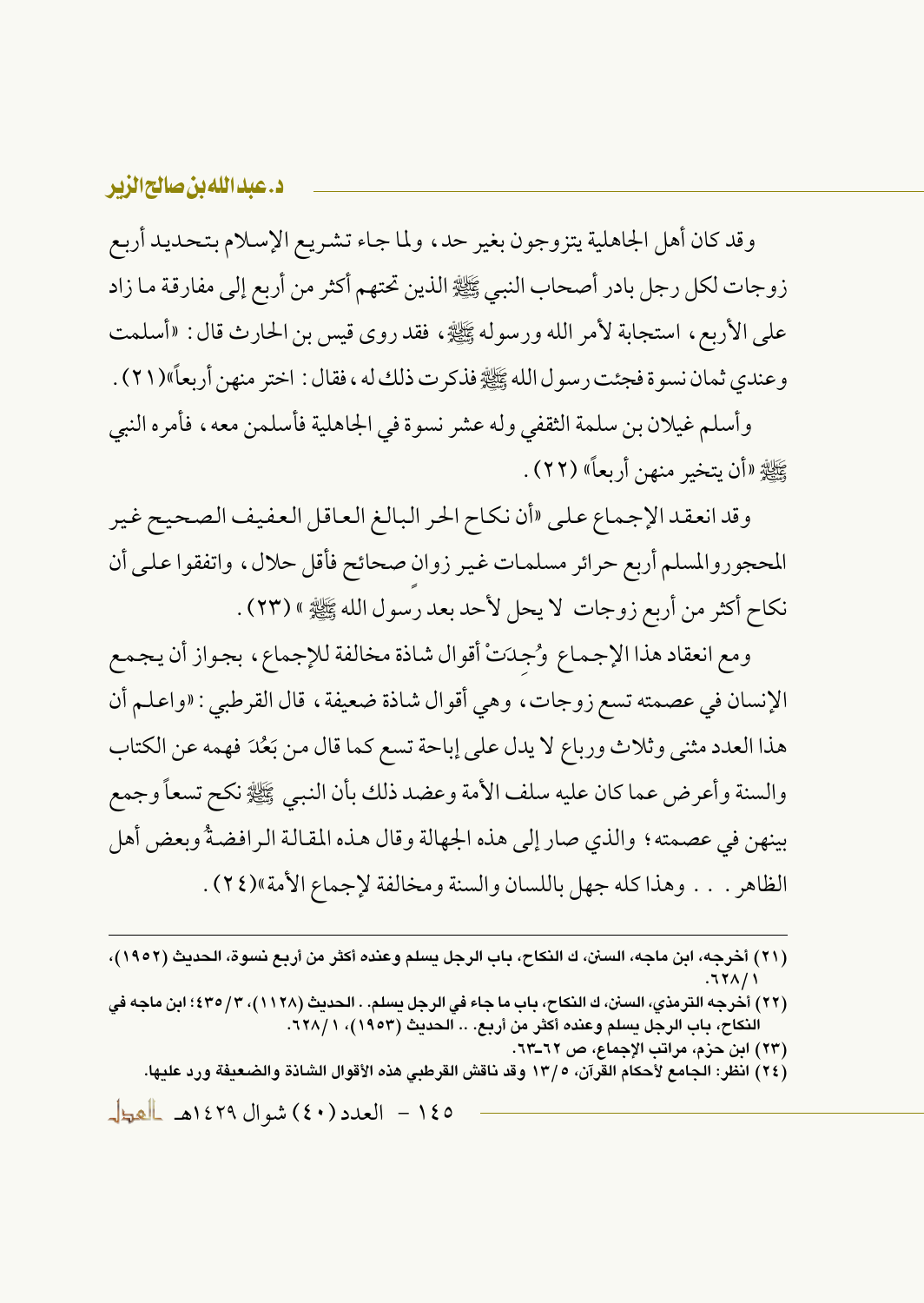المبحث الرابع: حكمة التحديد بأربع زوجات

لاشك أن عقيدة المسلم تفرض عليه أن يسلم بكل ما جاء عن الله عز وجل ورسوله ، سواء علم حكمته ألـم يعلـم ﴿ إِنَّمَا كَانَ قَوْلَ المُؤْمنينَ إِذَا دُعُوا إِلَى اللَّه وَرَسُوله ليَحْكُمَ بَيْنَهُمْ أن يَقُولُوا سَمعْنَا وَأَطَعْنَا وَأَوْلَٰئِكَ هُمُ الْمُفْلحُونَ ﴾ (٢٥) ولذلك لما سألت معاذةٌ أمَّ المؤ منين عائشة رضي الله عنها عن الحكمة من كون المرأة الحائض تقضي الصوم ولا تقضى الصلاة قالت لها : «أحرورية أنت؟ قالت : لست بحرورية ، ولكنى أسأل ، قالت : كان يصيبنا ذلك فنؤمر بقضاء الصوم ولا تؤمر بقضاء الصلاة»(٢٦) فعللت ذلك بأنه استجابة لأمر رسول الله ﷺ.

وهذا التسليم لا يتعارض مع محاولة المسلم الوقوفَ على بعض حِكَم الأمور التشريعية، لأن الشريعة إنما جاءت لجلب المصالح ودرء المفاسد.

وقد اجتهد بعض العلماء في بيان الحكمة من تحديد جو از التعدد بأربع زوجات، فهذا ابن القيم رحمه الله يقول : «وقصر عدد المنكوحات على أربع ، وأباح ملك اليمين بغير حصر ، وهذا من تمام نعمته و كمال شريعته وموافقتها للحكمة والرحمة والمصلحة ، فإن النكاح يراد للوطء وقضاء الوطر ، ثم من الناس من يغلب عليه سلطان هذه الشهوة، فلا تندفع خاصته بو احدة ، فأطلق له ثانية وثالثة ورابعة ، وكان هذا العدد موافقاً لعدد طباعه وأركانه وعدد فصول سنته، ولرجوعه إلى الواحدة بعد صبر ثلاث عنها، والثلاث أول مراتب الجمع، وقد علق الشارع بها عدة أحكام، ورخص للمهاجر أن يقيم بعد قضاء نسكه بمكة ثلاثاً، وأباح للمسافر أن يمسح على خفين ثلاثاً، وجعل حد الضيافة المستحبة

(٢٥) سورة النور، الآية (٥١). (٢٦) أخرجه البخاري في الحيض، باب لاتقضى الحائض الصلاة الحديث (٣٢١) ١ / ١٢٠. العطل العدد (٤٠) شوال ١٤٢٩هـ - ١٤٦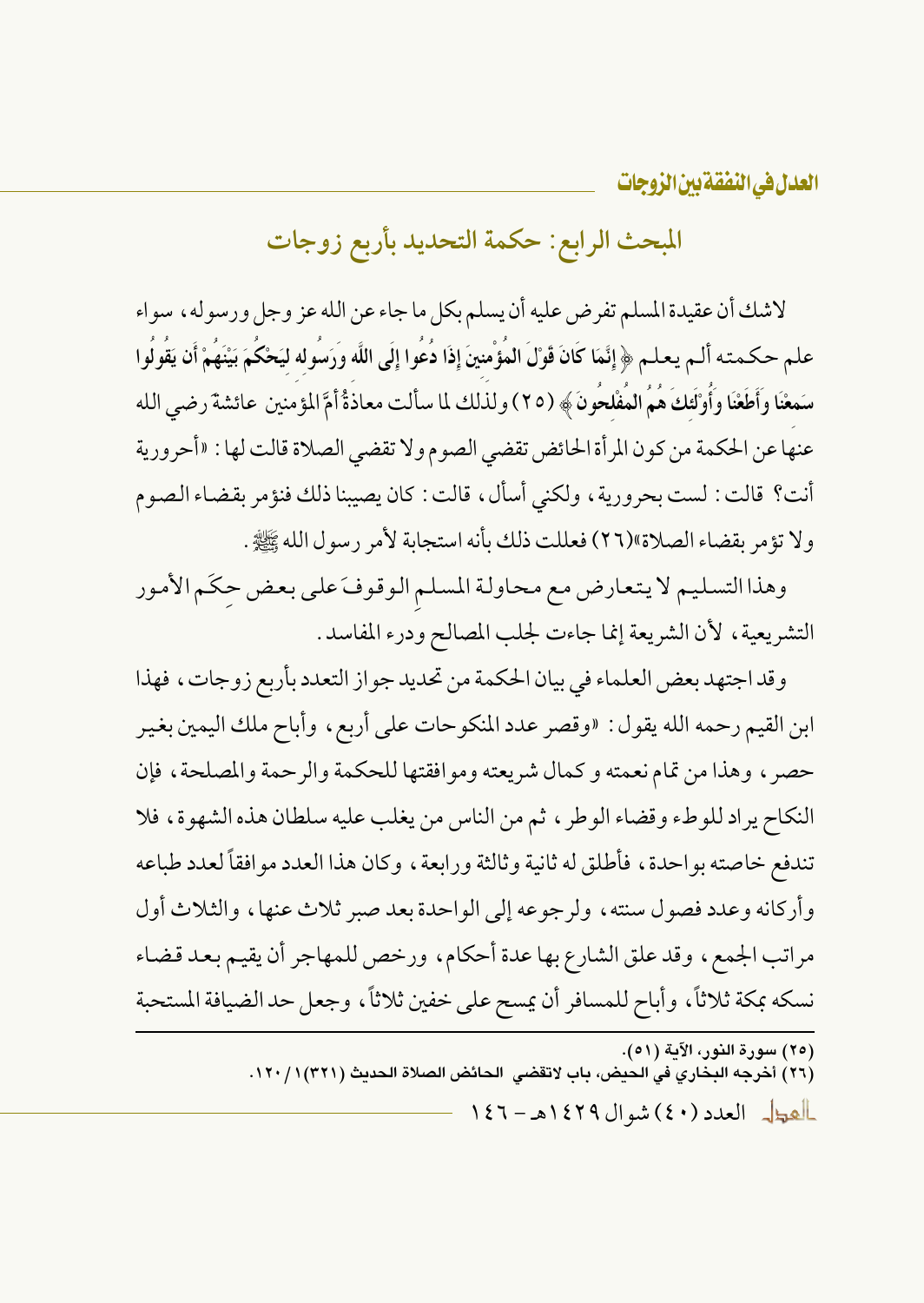### د.عبدالله بن صالح الزبر

أو الموجبة ثلاثاً، وأباح للمرأة أن تحد على غير زوجها ثلاثاً، فرحم الضرة بأن جعل غاية انقطاع زوجها عنها ثلاثاً ثم يعود، فهذا محض الرحمة والحكمة والمصلحة» (٢٧) .

وقال الشيخ الشنقيطي رحمه الله : «وتحديد الزوجات بأربع تحديد من حكيم خبير ، وهو أمر وسط بين القلة المفضية إلى تعطيل بعض منافع الرجل وبين الكثرة التي هي مظنة عدم القدرة بلوازم الزوجية للجميع» (٢٨) .

> وبناء على ما سبق يمكن إجمال حكمة تعدد الزوجات فيما يلي : ١ـ أن التحديد بأربع زوجات متفق مع فصول السنة الأربعة .

٢ـ أن التحديد متناسب مع بعض الإحصاءات المتعلقة بنسبة عدد الرجال إلى النساء وهي في الغالب (٤ : ١ ).

٣ـ أن التحديد يستهدف أصناف النساء : ذات الدين وذات الجمال وذات المال وذات الحسب والنسب، وكذلك أصناف النساء؛ الطويلة والقصيرة والنحيفة والبدينة، وكذلك أصناف النساء في اللون: البيضاء والشقراء والصفراء والسمراء.

٤ـ أن هذا التحديد يتفق مع الدورة الشهرية التي تستمر في الغالب أسبوعـاً، والشهر أربعة أسابيع .

ومع هذه الأسباب الاجتهادية فإن القاعدة العامة في التحديد العددي أنه مجهول الحكمة، فأمر ذلك ومرده إلى الله أولاً وأخراً وظاهراً وباطناً(٢٩) .

- (٢٧) إعلام الموقعين، ١٠٣/٢.
- (٢٨) أضواء البيان، ٣٨٠/٣٨٠.

<sup>(</sup>٢٩) انظر: عبد الناصر عطار، تعدد الزوجــات ص ١٨٧، وما بـعدها، محمد الزهراني نظرات في تعدد الــزوجــات، ص٤ ٥ ؛ د. عبدالله الطيار، العدل في التعدد، ص ٤٠، عبد الكريم زيدان، المفصل في أحكام الرَّاة ٦ / ٢٨٩–٢٩٠.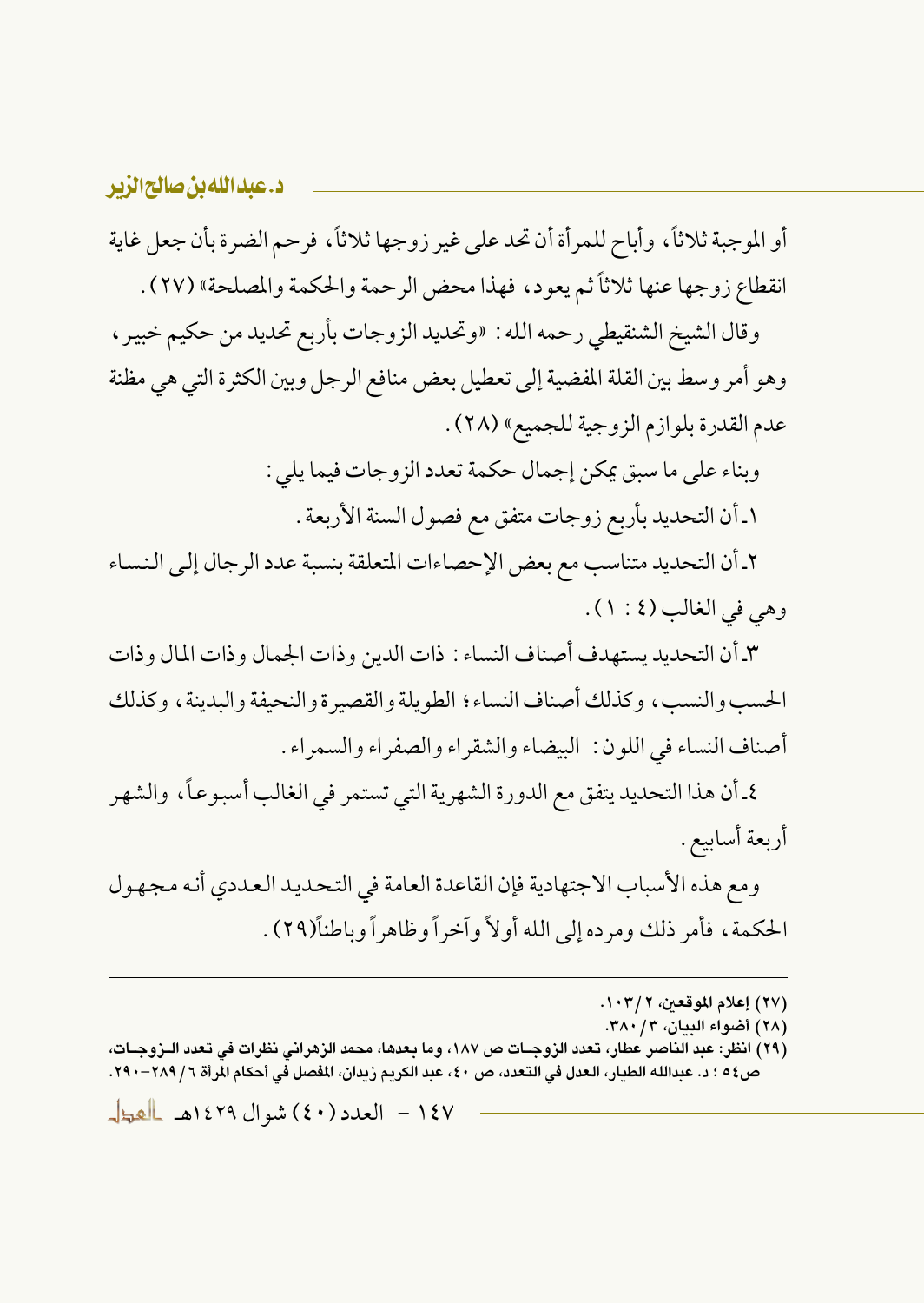المبحث الخامس: محل استحباب تعدد الزوجات

نكاح الواحدة مما يختلف حكمه بحسب حال الشخص، فتارة يكون وإجباً، وتارة يكون مندوباً، وتارة يكون مكروهاً، فمن خاف على نفسه الوقوع في الزنا والحرام فيجب عليه النكاح في قول عامة الفقهاء؛ لأنه يجب عليه فعل ما يمتنع به عن الوقوع في  $\mathcal{L}(\mathfrak{r} \cdot)$ الحرام(

ومن له شهوة يأمن معها من الوقوع في المحظور فيستحب له النكاح، وهو أولى من التخلي لنوافل العبادة، وهو مروى عن أصحاب الرأى وظاهر قول الصحابة وفعلهم(٣١).

ومن لا شهوة له، إما لأنه لم يخلق له شهوة كالعنين أو من كانت له شهوة فذهبت بكبر أو مرض أو نحوه فقال ابن قدامة : «فيه وجهان :

أحدهما : أنه يستحب له النكاح .

والثاني : التخلي له أفضل لأنه لا يحصل مصالح النكاح ، ويمنع زوجته من التحصين بغيره، ويضرُّبها، ويحبسها على نفسه ويعرض نفسه لواجبات وحقوق، لعله لا يتمكن من القيام بها ويشتغل عن العلم بما لا فائدة فيه ، والأخبار تحمل على من له شهوة» (٣٢) . ومن خلال ذلك يمكننا أن نستنبط محل تعدد الزوجات، فإن الحكم يرجع إلى حال

<sup>(</sup>٣٠) انظر: المغنـي ٩/ ٣٤١) ابن هبيرة، الإفصــاح، ٢ / ١١٠، الزيلـعي، تبيين الحقائـق، ٢ / ٩٥, ٩٦؛ الحطــاب، مواهب الجليل، ٢/٣، ٤، البهوتي، كشاف القناع، ١/٥–٧ ، شرح منتهي الإرادات، ٢/٣ المرداوي، التنقيح، ص٢١٣، ابن حجر، فتح الباري ٩/٩.

<sup>(</sup>٣١) انظر: تبيين الحقائق، ٢ / ٩٥؛ ۚ فتح القدير، ٣ / ١٠٠؛ مواهب الجليل، ٤٠٣/٣، تحفة المحتاج، ١٨٣/٧. (٣٢) المغنى، ٣٤٤-٤٤٣.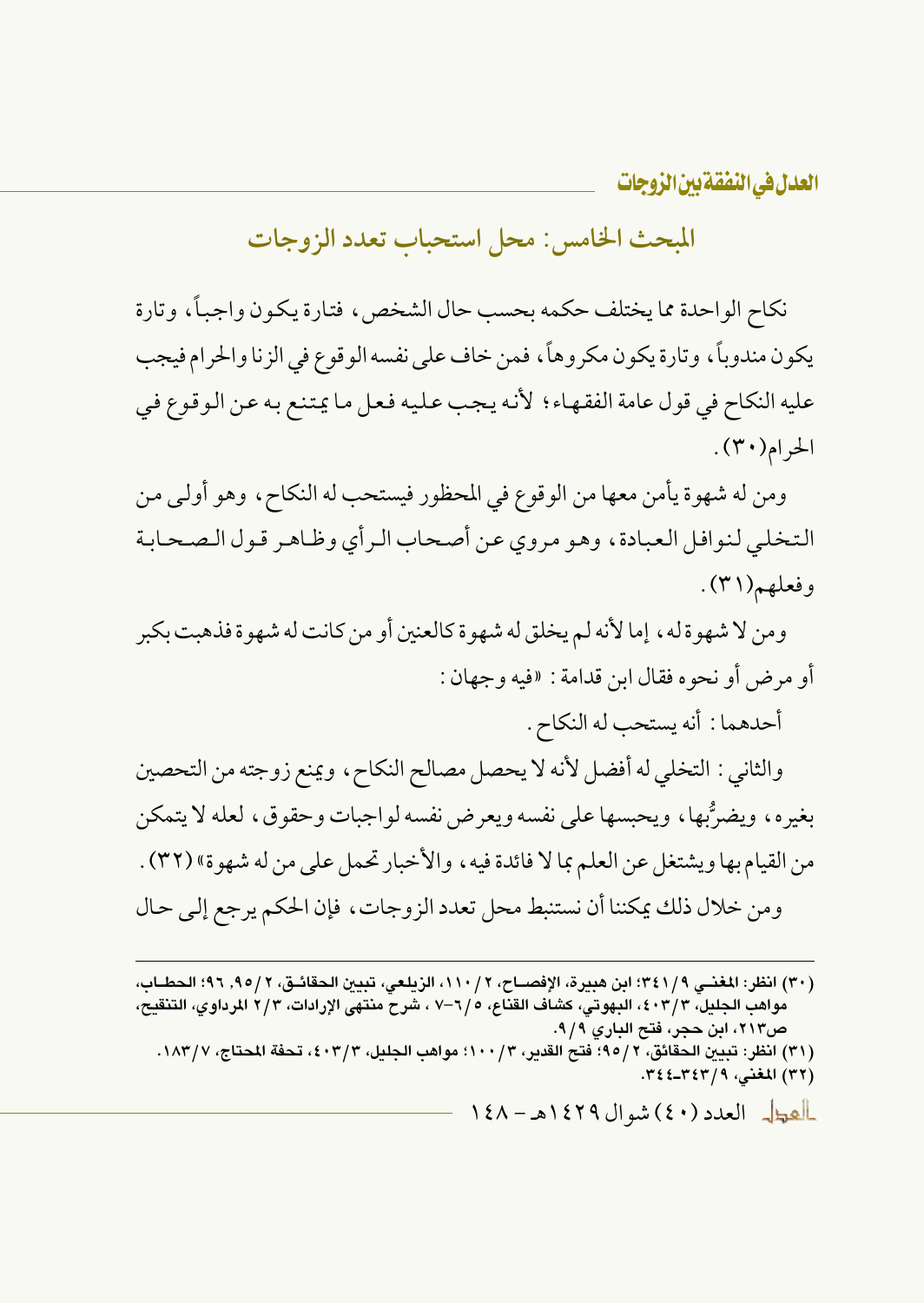### د.عبدالله بن صالحالزیر

الزوج وحاجته إلى الزواج ، وقدرته على تلبية حقوق الزواج وأما أصل حكمه فهو الإباحة كما سبق بشرط العدل وقدرته على إعفافهن وتحصينهن حتى لا يجلب الفساد إليهن، فالله لا يحب الفساد وأيضاً قدرته على نفقتهن والله يقول : ﴿ وَلْيَسْتَعْفِفِ الذينَ لا يَجدُونَ نكَاحًا حَتَّىٓ يُغْنِيَهُمُ اللَّهُ من فَضْله ﴾ (٣٣) .

وأما في حالة عدم تحقق العدل فيكون حكم التعدد محرماً، ويكون مكروهاً إن كان الزوج يغلب على ظنه ظلم إحدى الزوجات، ويكون التعدد فرضاً إذا كان الزوج متيقناً من الوقوع في الزنا و الفاحشة إن لم يعدد .

وما أجمل ما قاله ابن العربي المالكي في محل استحباب التعدد : «فإذا قدر الرجل من ماله ومن بنيته على نكاح أربع فليفعل، وإذا لم يحتمل ماله ولا بنيته في الباءة ذلك فليقتصر على ما يقدر عليه ، ومعلوم أن كل من كانت عنده واحدة أنه إن نالها فحسن ، وإن قعد عنها هان ذلك عليها ، بخلاف أن يكون عنده أخرى ، فإنه إذا أمسك عنها اعتقدت أنه يتوافر للأخرى، فيقع النزاع وتذهب الألفة»(٣٤).

### الفصل الأول

في التعريف بالعدل وحكمه وضوابطه ومن يجب عليه ومن يستحقه؟

المبحث الأول: تعريف العدل في اللغة والاصطلاح

العدل في اللغة : قال ابن فارس في معجمه : «العين والدال واللام أصلان صحيحان ،

(٣٣) سورة النور، الآية ( ٣٣). (٣٤) أحكام القرآن، ٣١٣/١.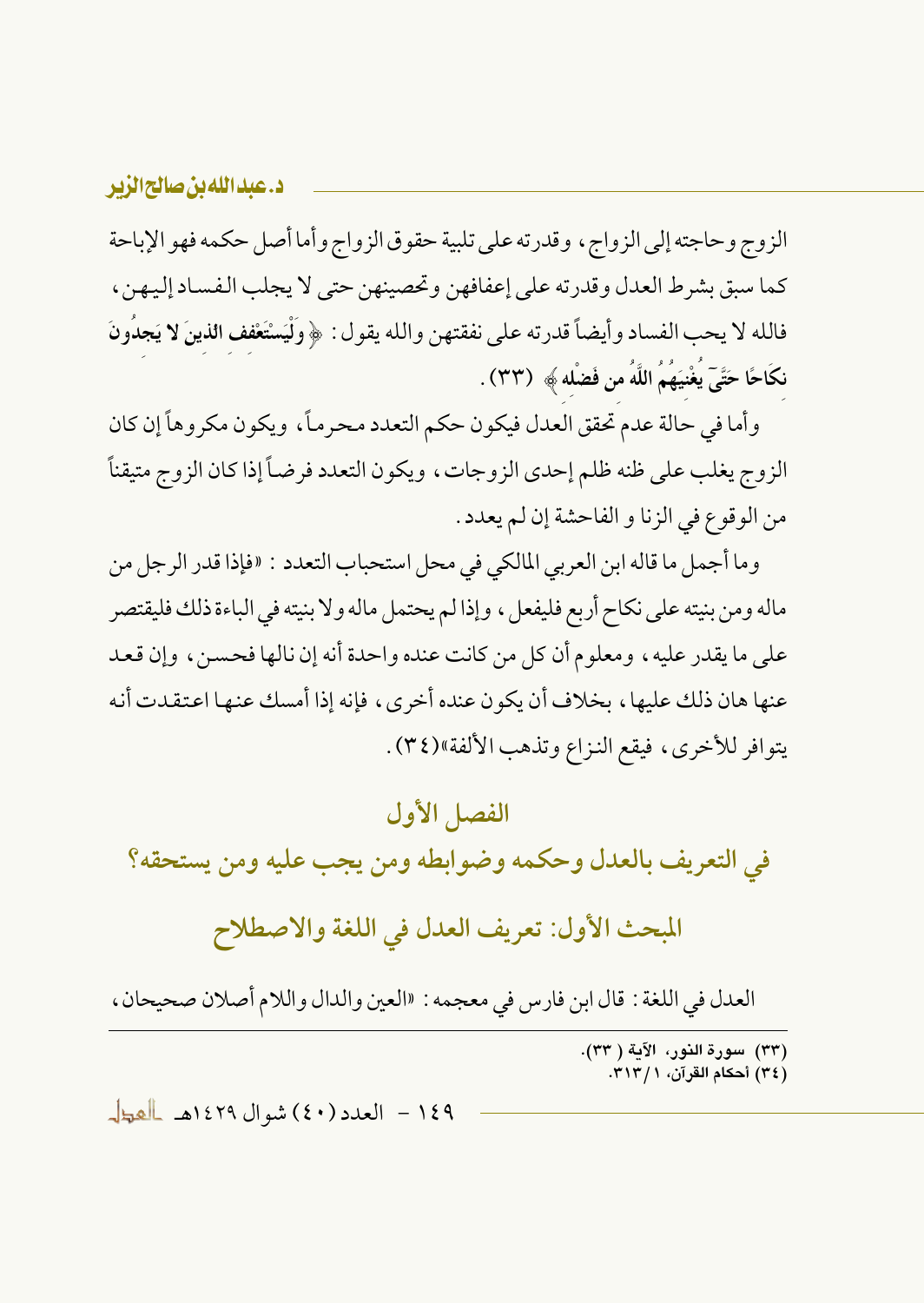لكنهما متقابلان كالمتضادين ، أحدهما يدل على استوا ، ء والآخر يدل على اعوجاج ، فالأول العدل بين الناس، المرضى المستوى على الطريقة، يقال: هذا عدل، وهما عدل وتقول: هما عدلان أيضاً وهم عدول . . . والعدل: الحكم بالاستواء . . و العدل: نقيض الجور .

وأما الأصل الآخر : فيقال في الاعوجاج : عَدلَ وانعدلَ أي : انعوجِ»(٣٥) .

وللعدل معنى أخر وهو : الإنصاف، وهو إعطاء المرء ما له وأخذ ما عليه (٣٦) . العدل اصطلاحاً:

يختلف المعنى الاصطلاحي للعدل بين الزوجات بين الفقهاء وبناء على اختلافهم في بعض تطبيقاته ، فبعض الحنفية يعرفونه بأنه : عدم الجوربين الزوجات ، لا بمعنى التسوية ، فإنها لا تلزم في النفقة عندهم مطلقاً (٣٧)، وعند غير هم يطلق ويراد به كما يقول ابن حجر : «المراد بالعدل : التسوية بينهن بما يليق بكل منهن» (٣٨) .

ولذلك يمكن أن يعرف العدل بأنه : التسوية بينهن في الحقوق التي يمكن فيها المساواة ، وإعطاء كل واحدة كفايتها و عدم هضم حقها فيما لا تجب معه التسوية .

المبحث الثاني: ضابط العدل بين الزوجات

من محاسن التشريع الإسلامي أنه لم يكلف المكلفين بالتشريعات إلا وفق الوسع والطاقة ، يقول تعالى : ﴿ لا يُكَلِّفُ اللَّهُ نَفْسًا إِلاَّ وُسْعَهَا ﴾ (٣٩) ، ويقول سبحانه : ﴿ فَاتَّقُوا

> (٣٥) معجم مقاييس اللغة، مادة (عدل)، ٢٤٦/٤. (٣٦) المعجم الوسيط، مادة عدل، ٢ / ٥٨٨. (٣٧) رد المحتار علي الدر المختار، ٣٩٨/٢. (٣٨) فتح الباري، ٢٢٤/٩. (٣٩) سورة البقرة، الآية (٢٨٦). العطل العدد (٤٠) شوال ١٤٢٩هـ - ١٥٠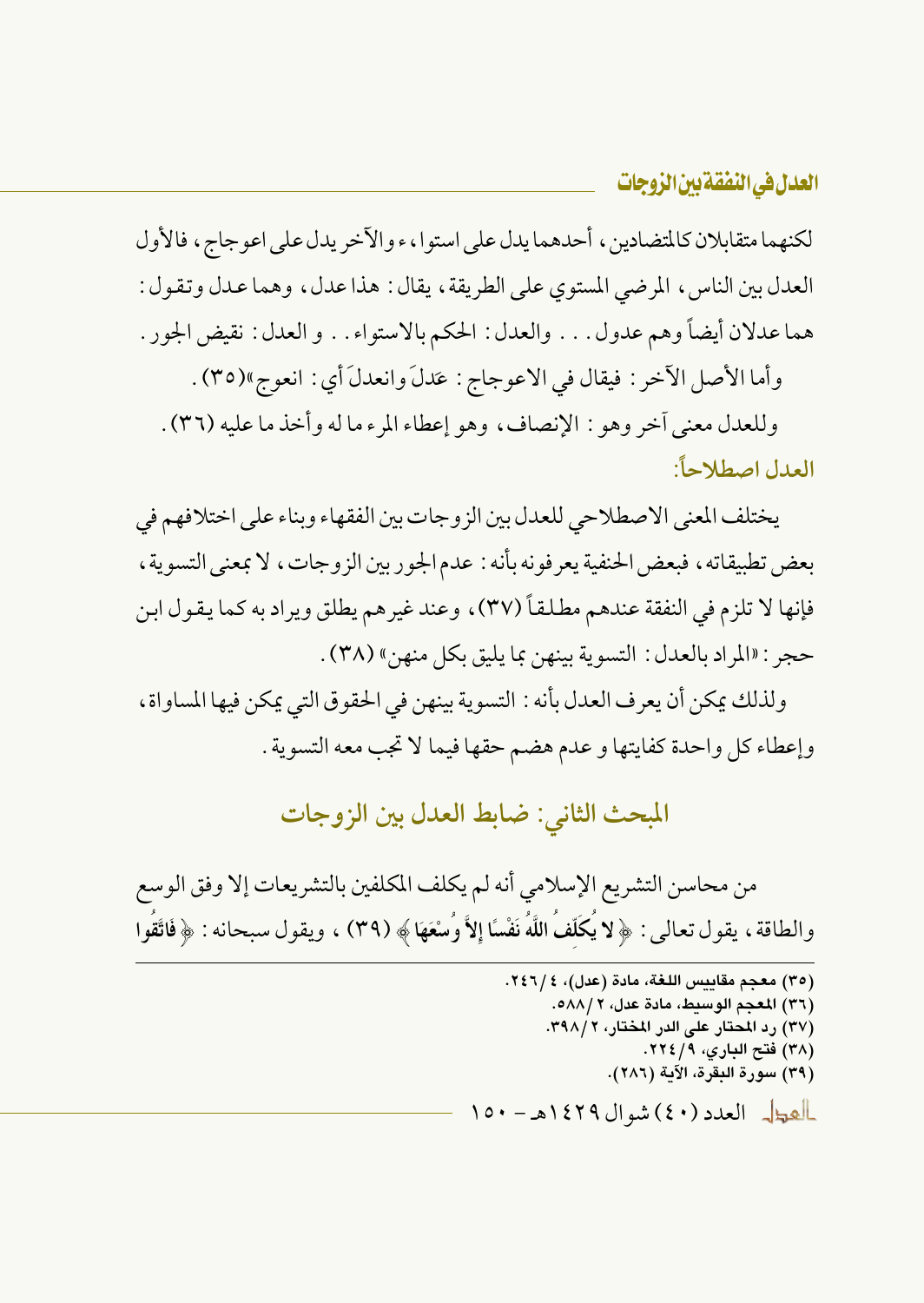### د.عبدالله بن صالح الزير

اللَّهَ مَا اسْتَطَعْتُمْ﴾(٤٠)، ولذلك لم يطالب المعدد للزوجات إلا بالعدل المستطاع المقدور عليه، ذلك أن حقيقة العدل بين الزوجات في كل شيء أمرٍ غيرٍ مستطاعٍ مهما اجتهد الإنسان، ولذلك يقول الله عزَّ وجلَّ: ﴿ وَلَن تَسْتَطِيعُوا أَن تَعْدَلُوا بَيْنَ النِّسَاء وَلَوْ حَرَصْتُمْ فَلا تَميلُوا كُلَّ الْمَيْلِ فَتَذَرُوهَا كَالْمُعَلَّقَةِ ﴾ (٤١)، والعدل المقدور عليه ضابطه تحقيق المساواة بين الزوجات في المأكل والملبس والنفقة والسكن والمبيت .

وأما ميل الطبع بالمحبة والمودة والجماع والحظ من القلب فلا تجب المساواة فيه، فقد وصف الله تعالى حال البشر وأنهم بحكم الخلق لا يملكون ميل قلوبهم إلى بعض دون بعض ، تقول عائشة رضي الله عنها : «كان رسول الله ﷺ يقسم بيننا فيعدل ، ثم يقول : اللهم هذا قسمي فيما أملك فلا تلمني فيما لا أملك» (٤٢) قال مجاهد: «لا تتعمدوا الإساءة بل الزموا التسوية في القسم والنفقة ؛ لأن هذا مما يستطاع» (٤٣) قال ابن قدامة : «لا نعلم بين أهل العلم في وجوب التسوية بين الزوجات في القسمة خلافاً، وقد قال الله ﴿وَعَاشِرُوهُنَّ بِالْمَعْرُوفِ ﴾(٤٤) وليس مع الميل معروف» (٤٥) . ۖ وروى أبو هريرة رضي الله عنه قال : قال رسول الله ﷺ : «من كانت له امر أتان ، فمال إلى إحداهما ، جاء يوم

- (٤٠) سورة التغابن، الآية (١٦). (٤١) سورة النساء، الآية ( ١٢٩ ).
- (٤٢) أخرجه أبو داود، السنن في النكاح في القسم بين النساء ح (٢١٣٤)، ٢٠١/٢؛ النسائي في عشرة النساء، باب ميل الرجل إلى بعض نسائــه ح (٣٩٤٣)؛ ٢/ ٦٤: الترمذي في النكاح باب التسوية بين الضرائــر ح (١١٤٠)، ٢ /٤٤٦، ابن ماجه في النكاح، باب القسمة بين النساء، ح (١٩٧١) ١ / ٢٣٤، ابن حبان، الإحسان، النكاح، باب القسم ح (٤١٩٢)، ٢٠٣/٦، الحاكم، المستدرك، ٢ /١٨٧ وصححه البيهقي في السنن الكبرى في القسم والنشوز ٢٩٨/٧، قال ابن حجر في الفتح: «رواه الأربعة، وصححه ابن حبان والحاكم» ٣١٣/٩. (٤٣) القرطبي، الجامع لأحكام القرآن، ١/ ٢٦١.
	- (٤٤) سورة النساء، الآية (١٩).
		- (٤٥) المغنى، ١١/ ٢٣٥.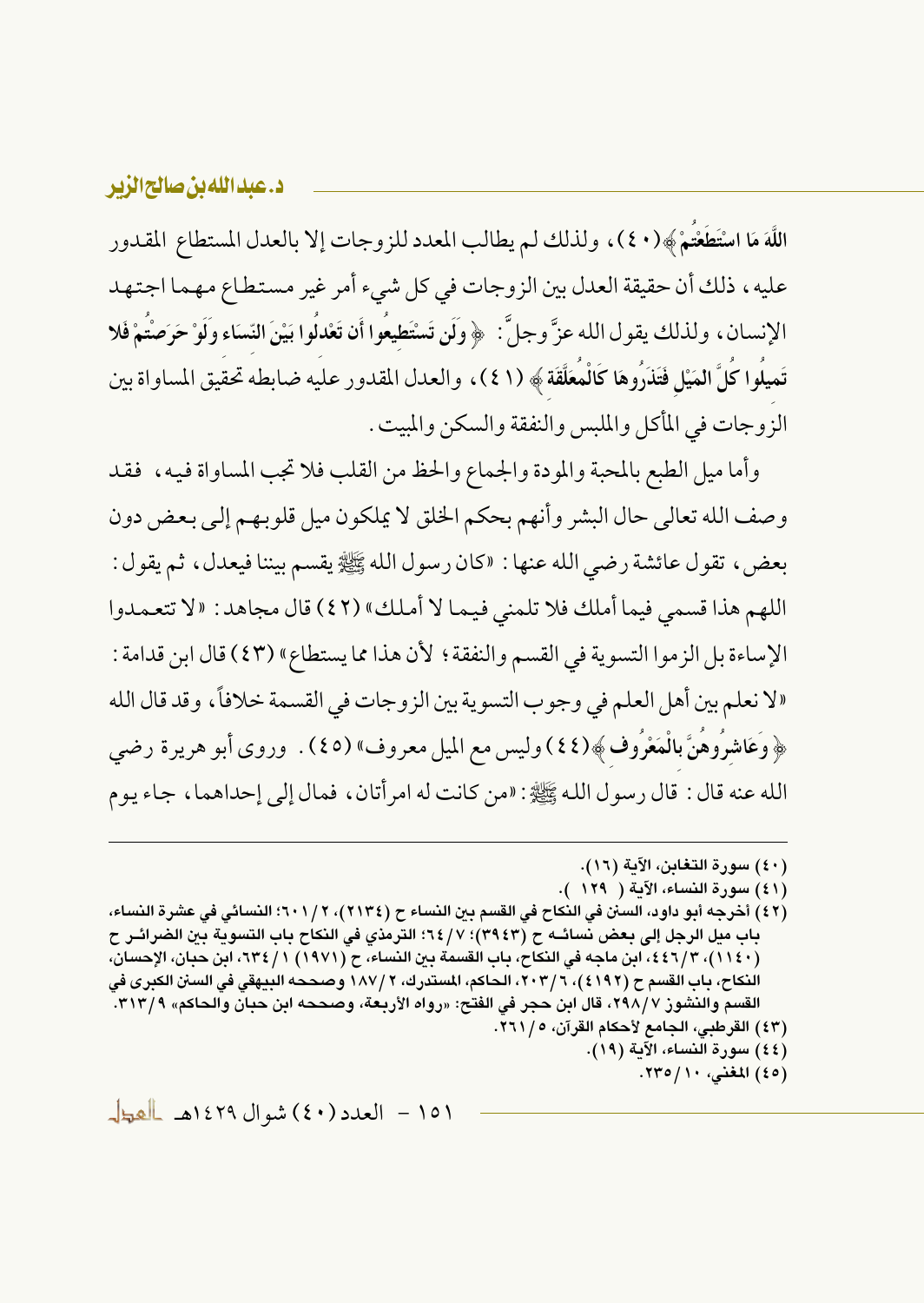القيامة وشقه مائل » (٤٦).

ولا شك أن الزوج أيضاً مطالب في جميع الأحوال التي يستطيع العدل فيها أوالتي قد يتعذرالعدل فيها أن ينوى النية الحسنة وحبّ الخير والإصلاح والتقوى أو العمل الصالح، فالنية الحسنة والإحسان دعامات رئيسة لاستقامة الحال وصلاح المعيشة وتحقق السعادة، لأن الإسلام يطالب المسلم بأن يقصد بجميع أعماله كلها وجه الله والدار الآخرة، يقول سبحـــــانـه: ﴿ وَمَا تَفْعَلُوا مِنْ خَيْرٍ فَإِنَّ اللَّهَ كَانَ بِهِ عَليمًا ﴿ 37) ﴾ ﴿ (٤٧) ويقول سبحانه بعد بيان أن العدل غير مستطاع : ﴿ وَإِن تُحْسِنُوا وَتَتَّقُوا فَإِنَّ اللَّهَ كَانَ بِمَا تَعْمَلُونَ خَبِيرًا ۞۞﴾ (٤٨) ويكون السبيل إلى تحقيق العدل المطلوب هو الإصلاح والتقوى لقوله تعالى : ﴿ وَإِن تُصْلحُوا وَتَتَّقُوا فَإِنَّ اللَّهَ كَانَ غَفُورًا رَّحِيمًا ﴿لَآيَا ﴾(٤٩) .

والعدل في القسم يعني «توزيع الزمان على زوجاته» (٥٠)، فيمكث الزوج مع الزوجة في البيت ولوبلا مضاجعة أونوم (٥١) ويسوى بين زوجاته في ذلك فيقسم بينهن الليالي بالتساوي ، بأن يبيت عند كل واحدة وقتاً مساوياً للو قت الذي يبيته عند الأخريات ، يو ماً أو أكثر .

(٤٦) أخرجه: الترمذي، محمد بن عيسى السنن، الحديث ١١٤١، أبو داود، سليمان بن الأشعث في السنن، كتاب النكاح، باب في القسم بين النساء، الحديث ٢٠١٣٢، ٢٠١/٢، ابن ماجه، محمد بن يزيد، السنن، كتاب النكاح، باب القسم بين النساء، الحديث (١٩٦٩)، ١ /٦٣٣، ابن الجارود، المنتقى، الحديث (٧٢٢)، ابن حبان، محمد البِستي، الإجابة بترتيب صحيح ابن حبان، علاء الدين بن بلبان، الحـديـث (٤٢٠٧) ؛ الحاكم، محمد ابن عبدالله، المستدرك، النكاح ٢ / ١٨٦. بإسناد صحيح. (٤٧) سورة النساء، الآية (١٢٧) . (٤٨) سورة النساء، الآية (١٢٧). (٤٩) سورة النساء، الآية (١٢٩). (٥٠) الإقناع للحجاوي، ٢٤٤/٣. (٥١) انظر: حاشيتا قليوبي وعميرة، ١٩٩/٣. العطل العدد (٤٠) شوال ١٤٢٩هـ - ١٥٢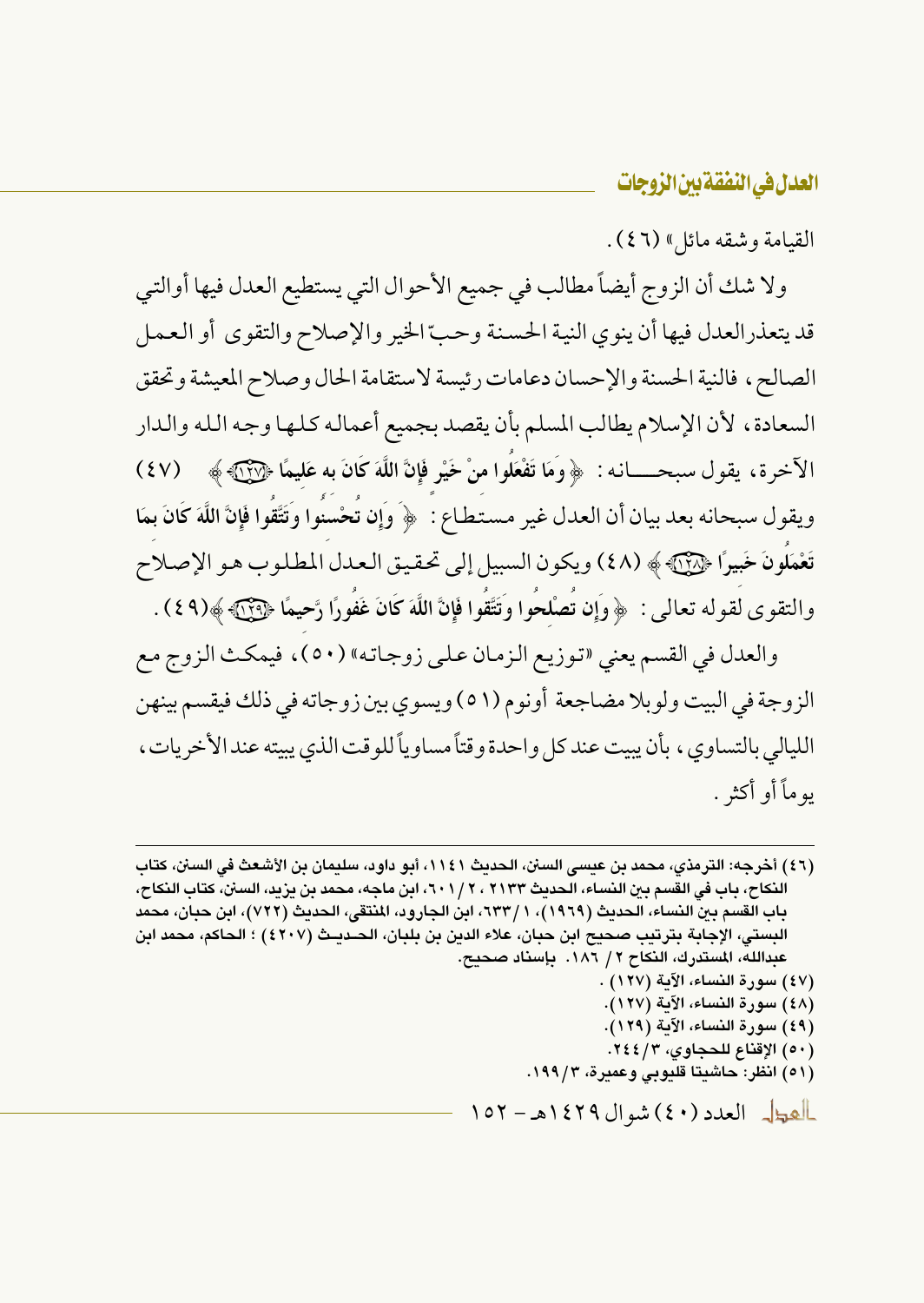د.عبدالله بن صالحالزیر

المبحث الثالث: حكم العدل بين الزوجات

لا خلاف بين الفقهاء في أن العدل بين الزوجات واجب على الزوج في الجملة فيما يملكه الزوج ويقدر عليه ، كالقسم والمبيت وحسن العشرة ، وأما ما لا يملكه كالمحبة والوطء وميل القلب ونحوه، فلا يجب عليه العدل في ذلك، لأنه خارج عن قدرته (٥٢)، والله عزَّ وجلَّ يقول: ﴿ لا يَكَلَّفُ اللَّهُ نَفْسًا إِلاَّ وُسْعَهَا ﴾ (٥٣) .

والأدلة على وجوب العدل فيما يملك كثيرة، ومنها :

١ ـ قوله تعالى : ﴿ فَإِنْ خِفْتُمْ أَلاَّ تَعْدلُوا فَوَاحِدَةً أَوْ مَا مَلَكَتْ أَيْمَانُكُمْ ﴾ (٥٤) ، قال الكمال بن الهمام : «فاستفدنا أن حل الأربع مقيد بعدم خوف عدم العدل ، وثبوت المنع عن أكثر من واحدة عند خوفه، فعلم إيجابه عند تعددهن» (٥٥) .

٢ـ قوله تعالى : ﴿ وَعَاشِرُوهُنَّ بِالْمَعْرُوفِ﴾(٥٦) .

ولا شك أن عدم العدل بين الزوجات مخالف لما أمر الله به من العشرة بالمعروف؛ لأنه ليس مع الميل معاشرة بالمعروف .

٣ـ قوله تعالى : ﴿ فَلا تَتَّبِعُوا الْهَوَىَ أَن تَعْدلُوا وَإِن تَلْوُوا أَوْ تُعْرِضُوا فَإِنَّ اللَّهَ كَانَ بمَا تَعْمَلُونَ خَبيرًا ۞ ۞ ﴾ [النساء : ١٣٥] (٥٧) ، وقوله تعالى: ﴿وَلَا يَجْرِمَنَّكُمْ شَنَانُ قَوْمٍ عَلَىٓ أَلاَّ تَعْدلُوا اعْدلُوا هُوَ أَقْرَبُ للتَّقْوَىٓ وَاتَّقُوا اللَّهَ إِنَّ اللَّهَ خَبيرٌ بمَا تَعْمَلُونَ ﴿ ۞﴾ ﴾ (٥٨ ) .

| (٥٢) انظر: ابن قدامة، عبد الله بن أحمد، المغني، ١٠/ ٢٣٥؛ القرطبي، محمد بن أحمد، الجامع لأحكام القرآن، ١٢/٠. |  |
|-------------------------------------------------------------------------------------------------------------|--|
| (٥٣) سورة البقرة، الآية (٢٨٦).                                                                              |  |
| (٥٤) سورة النساء، الآية (٣).                                                                                |  |
| (٥٥) فتح القدير، ٢٩٩/٣.                                                                                     |  |
| (٥٦) سورة النساء، الآية (١٩).                                                                               |  |
| (٥٧) سورة النساء، الآية (١٣٥).                                                                              |  |
| (٥٨) سورة المائدة، الآية (٨).                                                                               |  |
|                                                                                                             |  |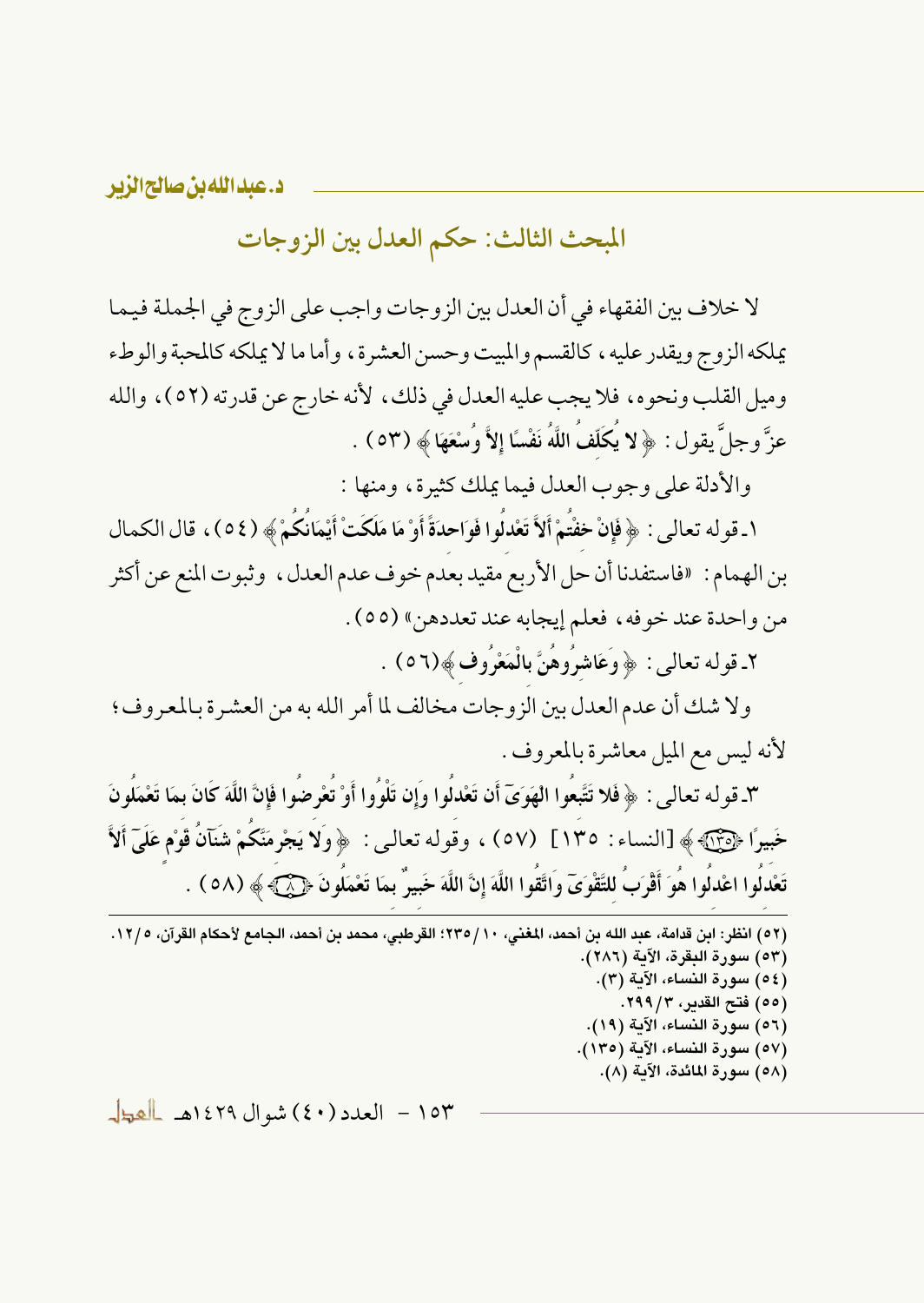وجه الدلالة : أن الله عزَّ وجلَّ أمر بالعدل على سبيل العموم، وبيَّن أنه أقرب للتقوى، فيكون العدل بين الزوجات واجباً لأنه أحد أفراد هذا العام .

٤ـ قول النبي ﷺ لأم سلمة لما تزوجها وأقام عندهـا ثلاثاً وكانت ثيباً : «إنه ليس بك على أهلك هوان، وإن سبَّعت لك سبعت لنسائي» (٥٩) .

٥\_ ما رواه أبو هرير ة رضي الله عنه عن النبي ﷺ قال : «من كانت له امر أتان فمال إلى إحداهما جاء يوم القيامة وشقه مائل» (٦٠) .

وأما دليل عدم وجوب العدل فيما لا يملك فما روته عائشة رضي الله عنها قالت : «كان رسول الله ﷺ يقسم فيعدل ثم يقول : اللهم هذا قسمي فيما أملك ، فلا تلمني فيما لا أملك» (٦١).

والذي لا يملكه الزوج هو العدل المعنوي أو الأمر القلبي، وهو الميل والحب، لأنه ليس في وسع الإنسان ولا يدخل في حدود طاقته(٦٢) .

ولذلك نجد أن الله عزَّ وجلَّ أشار إلى ذلك بقوله : ﴿ وَلَن تَسْتَطِيعُوا أَن تَعْدلُوا بَيْنَ النّسَاء ولَوْ حَرَصتْمْ فَلا تَميلُوا كُلَّ الْمَيْلِ فَتَذَرُوهَا كَالْمُعَلَّقَة ﴾ (٦٣) .

(٥٩) أخرجه الإمام مسلم، الصحيح، الحديث رقم (١٤٦٠)، ١٨٠٣/٢.

(٦٠) سبق تخريجه .

(٦١) أخرجه أبو داود في النكاح، باب القسم، الحديث (٢١٣٤)، ٢٠١/٢؛ النسائي في عشرة النساء، باب ميل الرجل إلى بعض نسائه، الحـديـث (٣٩٤٣)، ٦٤/٧: الترمذي، النكاح، ما جاء في التوبة بين الـضـرائـر، الحديث (١١٤٠)، ٢/٢٤ ؛ ابن ماجه، النكاح، باب القسمة بين النساء، الحديث (١٩٧١)، ١/ ٦٣٤؛ الحاكم، المستدرك، النكاح، ٢ /١٨٧ وقال: الحديث صحيح على شرط مسلم ولم يخرجاه، ووافقه الذهبي وقد ضعفه الألباني، إرواء الغليل، ١٧/ ٨٦-٨٢. (٦٢) انظر: وهبة الزحيلي، تعدد الزوجات، ص ١٣. (٦٣) سورة النساء، الآية (١٢٩).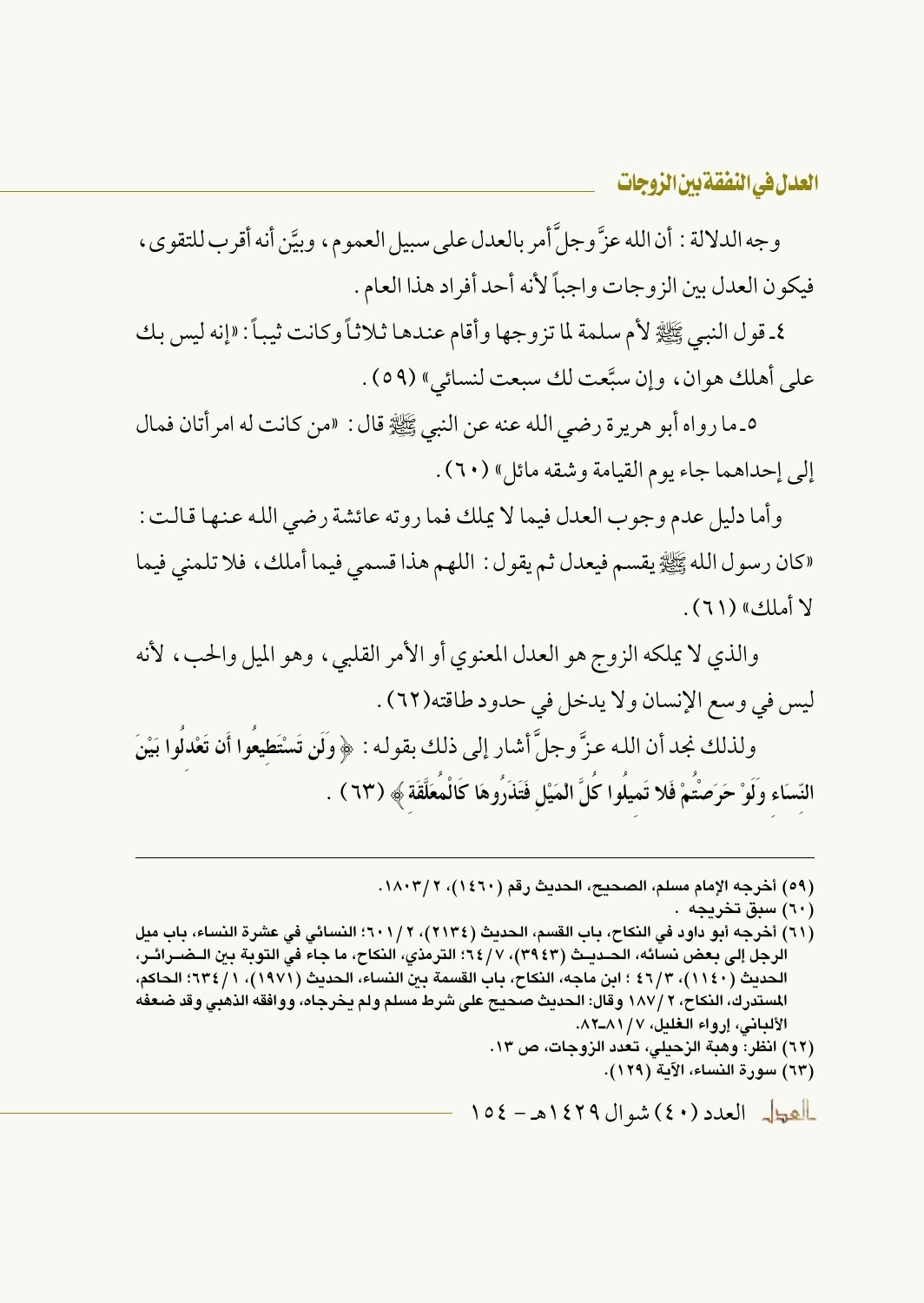د.عبدالله بن صالح الزبر

# الفصل الثاني: أحكام العدل في النفقة بين الزوجات

المبحث الأول: تعريف النفقة لغة واصطلاحاً

النفقة لغة : مشتقة من الإنفاق وهو الإخراج، ولا يستعمل إلا في خير ، قال ابن فارس : «النون والفاء والقاف أصلان صحيحان يدل أحدهما على انقطاع شيء ، والآخر على إخفائه وإغماضه، ومتى حصل الكلام فيهما تقاربا» .

فالأول : نفقت الدابة نفوقاً : ماتت، ونفق السعر ، وذلك أنه يمضي فلا يكسد ولا يقف، وأنفقوا : نفقت سوقهم، والنفقة لأنها تمضي لوجهها، ونفق الشيء : فني، وأنفق الرجل : افتقر وذهب ما عنده ، قال ابن الأعرابي : ومنه قوله تعالى : ﴿ قُل لَّوْ أَنتُمْ تَمْلَكُونَ خَزَائنَ رَحْمَة رَبّي إِذًا لأَمْسَكْتُمْ خَشْيَةَ الإِنفَاقِ ﴾ (٢٤) (٦٥) .

النفقة في الاصطلاح : عرفت النفقة في الاصطلاح بتعريفات متعددة، فقد عرفها ابن عابدين بأنها : كفاية من يمو نه من الطعام والكسوة والسكني (٦٦) وعر فها الكمال ابن الهمام بأنها : الإدرار على شيء بما فيه بقاؤه (٦٧)، وجاء في شرح حدود ابن عرفة بأنها «ما به قوام معتاد حال الأدمى دون سرف» (٦٨) .

وقال الخطيب الشربيني : إن الحقوق المالية الواجبة بالزوجية سبعةٌ: الطعام، والإدام،

(٦٤) سورة الإسراء، الآية (١٠٠). (٦٥) معجم مقاييس اللغة، مادة (نفق). (٦٦) الدر المختار، ٢ / ٨٨٦. (٦٧) فتح القدير، ٢٧٨/٤. (٦٨) أبو عبدالله الرصاع، ١ / ٤٢١.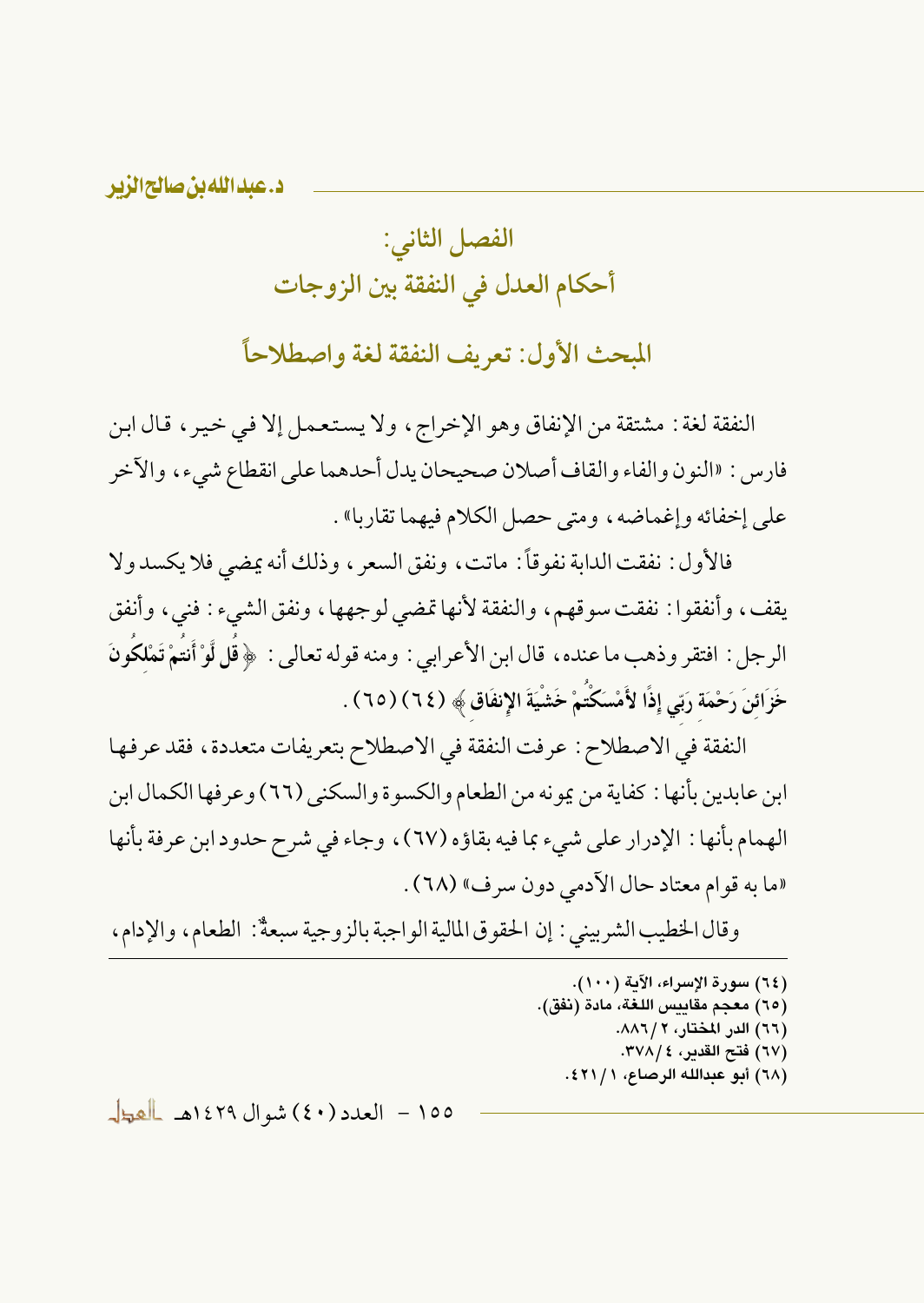و الكسو ، ة وألة التنظيف ، ومتاع البيت ، والسكني ، وخادم إن كانت ممن تخدم (٦٩) . وعرفها البهوتي بأنها «كفاية من يمونه خبزاً وأدماً وكسوة وسكناً وتوابعها» (٧٠) . ومن خلال ما سبق يظهر أن المراد بالنفقة : ما يفرض للزوجة على زوجها من مال مقدر للطعام والكساء والسكني ونحوها مما تقوم به الضروريات.

المبحث الثاني: حكم نفقة الزوج على زوجته وأدلة وجوبها

لا خلاف بين الفقهاء بأنه يجب على الزوج نفقة زوجاته ، قال ابن رشد : «واتفقوا على أن من حقو ق الزوجة على الزوج النفقة والكسوة» (٧١) ، وقال ابن قدامة : «نفقة الزوجة واجبة بالكتاب والسنة والإجماع» (٧٢)، أما الكتاب فقول الله تعالى : ﴿ لِيُنفَقَّ ذَو سَعَة مّن سَعَته وَمَن قُدرَ عَلَيْه رِزْقَهُ فَلْيُنفقْ ممَّا آتَاهُ اللَّهُ لا يُكَلّفُ اللَّهُ نَفْسًا إلأَ مَا آتَاهَا ﴾(٧٣) ، ومعنـي ﴿ قَدرَ عَلَيْه ﴾ : ضـيِّق عـليـه، ومـنـه قـولـه سـبـحـانـه : ﴿ يَبْسُطُ الرّزْقَ لمَن يَشَاءُ وَيَقْدُرُ ﴾(٧٤)، أي يوسع لمن يشاء، ويضيق على من يشاء؛ وقال تعالىي : ﴿قَدْ عَلَمْنَا مَا فَرَضْنَا عَلَيْهِمْ في أَزْوَاجِهِمْ وَمَا مَلَكَتْ أَيْمَانَهُمْ ﴾(٧٥) .

وقال تعالى : ﴿ يُرْضعْنَ أَوْلادَهُنَّ حَوْلَيْنِ كَاملَيْنِ لمَنْ أَرَادَ أَن يُتمَّ الرَّضَاعَةَ وَعَلَى المَوْلُود لَهُ رزْقُهُنَّ وَكِسْوَتُهُنَّ بِالْمَعْرُوف ﴾ (٧٦) والمولود له : هو الزوج ، قال العـمـرانـي : «وإنمـا نـص

|                                   |                                      | (٦٩) مغنى المحتاج، ٢٦/٣٤.      |  |
|-----------------------------------|--------------------------------------|--------------------------------|--|
|                                   |                                      | (٧٠) شرح المنتهي، ٣٤٣/٣.       |  |
|                                   | (٧١) ابن رشد، بداية المجتهد، ٢ / ٤٠. |                                |  |
|                                   |                                      | (٧٢) انظر: ابن قدامة، المغنى . |  |
|                                   |                                      | (٧٣) سورة الطلاق، الآية (٧).   |  |
|                                   |                                      | (٧٤) سورة الرعد، الآية (٢٦).   |  |
|                                   | (٧٥) سورة الأحزاب، الآية (٥٠).       |                                |  |
|                                   | (٧٦) سورة البقرة، الآية (٢٣٣).       |                                |  |
| العطل العدد (٤٠) شوال ١٤٢٩هـ - ٥٦ |                                      |                                |  |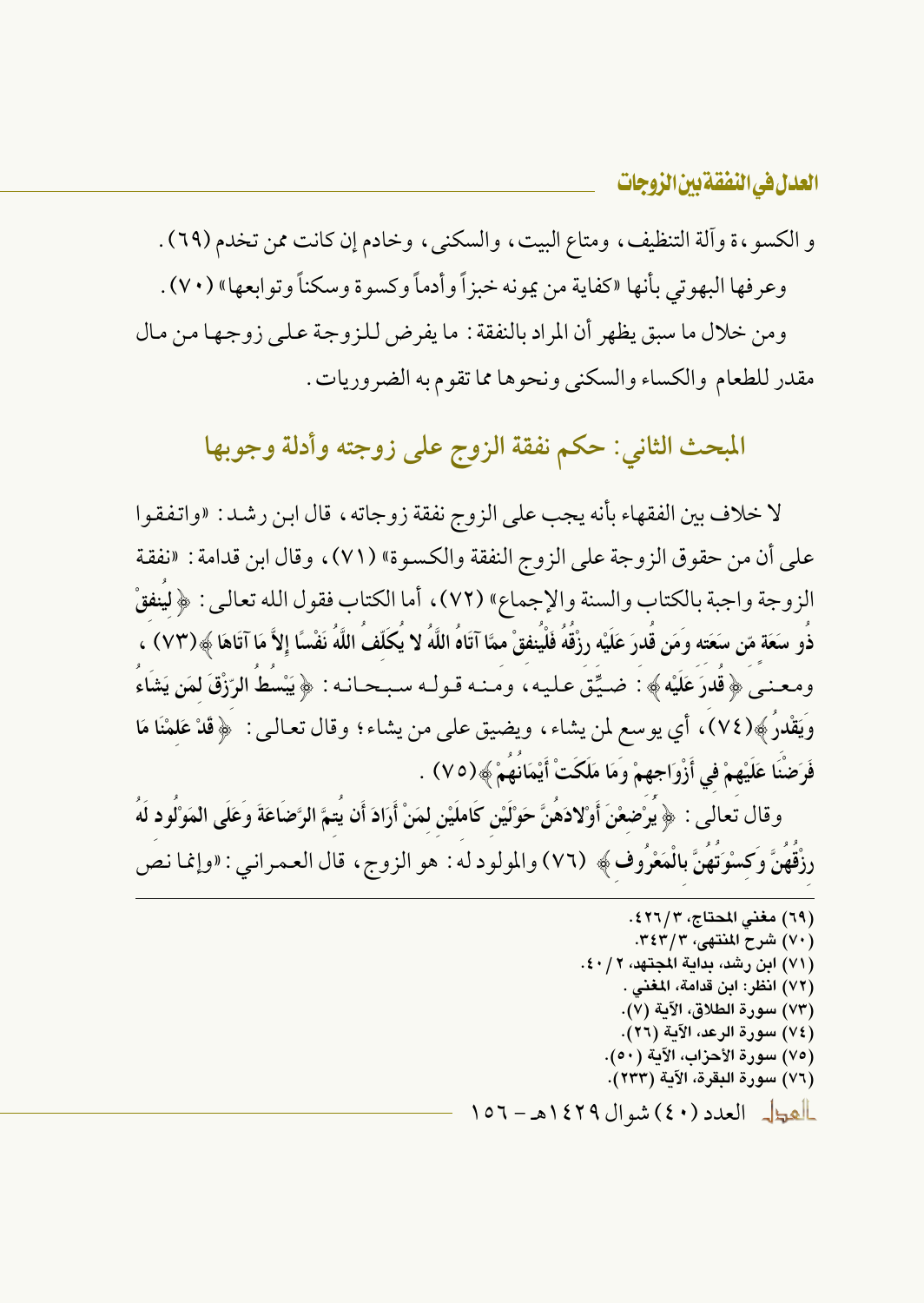على وجوب نفقة الزوجة حال الولادة ليدل على أن النفقة تجب لها حال اشتغالها عن الاستمتاع بالنفاس، لئلا يتوهم متوهم أنها لا تجب لها» (٧٧).

وقال تعالى : ﴿ الرِّجَالُ قَوَّامُونَ عَلَى النِّسَاء بِمَا فَضَّلَ اللَّهُ بَعْضَهُمْ عَلَىٓ بَعْضٍ وبمَا أنفَقُوا منْ أَمْوَالِهِمْ ﴾ (٧٨) .

وأما السنة فبما رواه حكيم بن معاوية القشيري عن أبيه قال : «قلت : يا رسول الله ، ما حق الزوجة؟ قال : أن تطعمها إذا طعمت ، وأن تكسو ها إذا اكتسبت» (٧٩) .

قال ابن القيم : «في هذا إيجاب النفقة والكسوة لها ، وليس في ذلك حد معلوم ، وإنما هو على المعروف، وعلى قدر وسع الزوج وجدَته، وإذا جعله النبي ﷺ حقاً لها فهو لازم على الزوج حضر أو غاب»(٨٠).

ومن السنة كذلك ما رواه جابر «أن النبي ﷺ خطب الناس ، فقال : اتقوا الله في النساء، فإنكم أخذتموهن بأمانة الله واستحللتم فروجهن بكلمة الله، ولهن عليكم رزقهن وكسوتهن بالمعروف» (٨١) .

وكذلك من السنة ما أخرجه الشيخان : « أن هند بنت عتبة جاءت إلى رسول الله ﷺ فقالت يا رسول الله : «إن أبا سفيان رجل شحيح ، وليس يعطيني من النفقة ما يكفيني

- (٧٧) البيان في مذهب الإمام الشافعي، ١١/ ١٨٥.
	- (٧٨) سورة النساء، الآية (٣٤).
- (٧٩) أخرجه، أبو داود في النكاح، باب حقِّ المرأة على زوجها، الحديـث (٢١٤٢)؛ النسائي، السنن في عشـرة النساء الحديـث (٩١٧١) وابن ماجه في آخر النكاح، الحديـث (١٨٥٠) قال الحافظ ابن حجر: «وقد علق البخاري هذه الزيادة حسب، وصححه الدارقطني في العلل» التلخيص الحبـيـر، ١ / ٢١٢ و قال الألباني: «حسن صحيح» إرواء الغليل، ٩٨/٧.
	- (۸۰) تهذيب سنن أبي داود، ١٧/٦-٦٨.
	- (٨١) طرف من الحديث جابر، رواه مسلم، كتاب الحج، باب حجة النبي ﷺ الحديث (١٢١٨).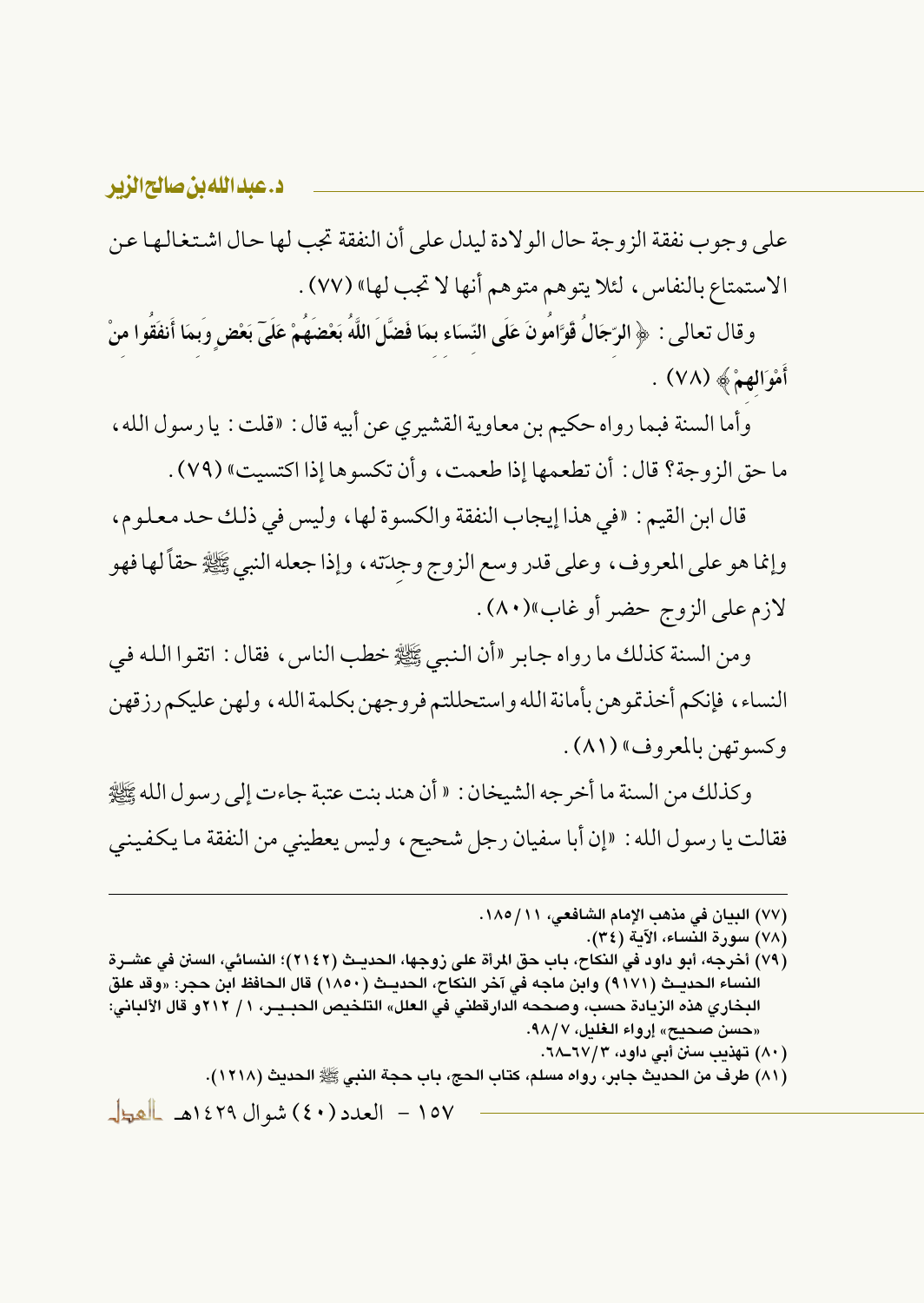وولدي، فقال: خذي ما يكفيك وولدك بالمعروف» (٨٢).

وأما الإجماع فيقول ابن قدامة : «فاتفق أهل العلم على وجوب نفقات الزوجات على أزواجهن إذا كانوا بالغين إلا الناشز منهن»(٨٣) .

المحث الثالث: سبب وجوب النفقة وشروطه

السبب في وجوب نفقة الزوج على زوجته هو عقد الزواج الصحيح ووجوب احتباس الزوجة له ، قال ابن قدامة : «وفيه ضرب من العبرة، وهو أن المرأة محبوسة على الزوج ، يمنعها من التصرف والاكتساب، فلابد من أن ينفق عليها، كالعبد مع سيده»(٨٤).

وأما شروط وجوب النفقة فقد ذكر الجمهور أربعة شروط لوجوب نفقة الزوجة على زوجها :

١ـ أن تمكن المرأة نفسها لزوجها تمكيناً تاماً إما بتسليم نفسها أو بإظهار استعدادها لتسليم نفسها إلى الزوج بحيث لا تمتنع عن الطلب ، سواء دخل بها الزوج بالفعل أم لـم يدخل، دعته الزوجة أو وليها إلى الدخول بها أم لم تدعه(٨٥)، واشترط المالكية لوجوب النفقة قبل الدخول دعوة المرأة أو وليها المجبر الزوج إلى الدخول وأن تكون مطيقة للو طء، وأن يكون الزوج بالغاً، وألا يكون أحد الزوجين مشر فأعلى الموت عند الدعوة إلى الدخول، وأما بعد الدخول فاشتر طوا أن يكون الزوج موسراً، وألا تفوت

(٨٢) أخرجه البخاري في النفقات، باب إذا لم ينفق الرجل. . الحديث (٢٣١١)؛ ومسلم في الأقضية باب قضية هند الحديث (١٧١٤). (٨٣) المغنى، ٢٤٨/١١. (٨٤) المغنى، ٢٤٨/١١. (٨٥) انظر: بدائع الصنائع، ٤ /١٨ وما بعدها، فتح القدير، ٣ / ٣٢٤؛ مغنى المحتاج، ٣ / ٤٣٥، كشاف القناع، ٥ / ٤٧٣ . <u>||هول</u> العدد (٤٠) شوال ١٤٢٩هـ - ١٥٨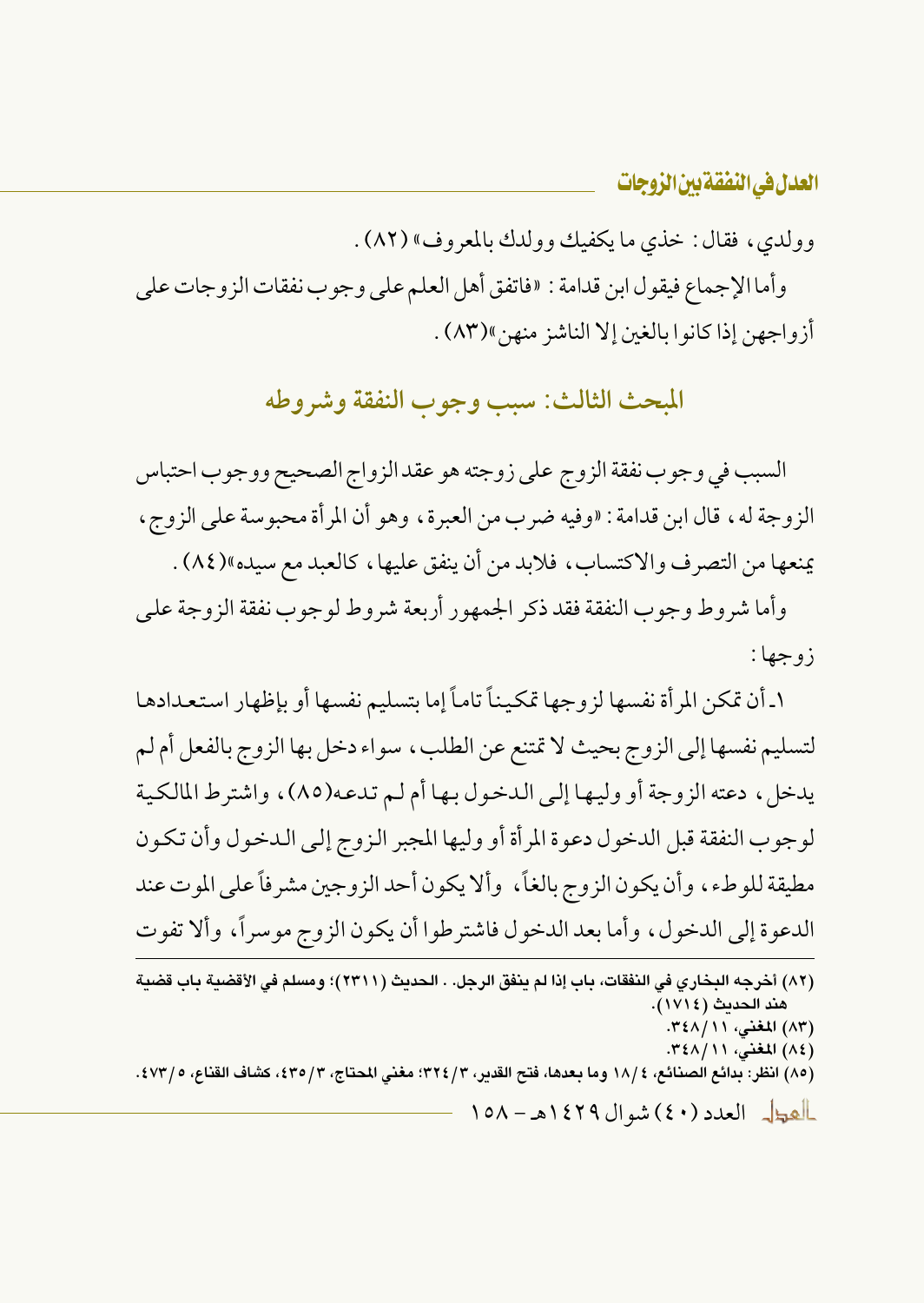د.عبداللهبن صالحالزير

الزوجة على زوجها حق الاحتباس بدون مسوغ شرعي، فلو فوتت ذلك على نفسها بالنشوز فلا نفقة لها(٨٦).

٢ـ أن تكون الزوجة كبيرة يمكن وطؤها، فإن كانت صغيرة لا تحتمل الوطء فلا نفقة لها؛ لأن النفقة تجب بالتمكين من الاستمتاع، ولا يمكن تصور الوجوب مع تعذر الاستمتاع(٨٧).

٣ـ أن يكون عقد الزواج صحيحاً، فلو كان العقد فاسداً فلا نفقة على الزوج لأن العقد الفاسد يجب فسخه، ولا يمكن اعتبار الزوجة محبوسة لحق الزوج، ولأن التمكين لا يصح مع فساد عقد النكاح ، وبناء عليه لا تلزم النفقة . قال صاحب الدر المختار : «فتجب – أي النفقة – للزوجة بنكاح صحيح، فلو بان فساده أو بطلانه رجع بما أخذته من النفقة»(٨٨).

٤ـ ألا تفوت حق الزوج في احتباس الزوجة بدون مسوغ شرعي كالنشوز ، أو بسبب من جهته ، فإن الزوجة تستحق النفقة ، وهذا لا خلاف بين الفقهـاء فيه ، إلا أن المالكية يقولون بوجوب النفقة إذا كان فوات الاحتباس بأمر لا دخل لها فيه (٨٩) .

المبحث الرابع: مقدار النفقة الواجبة على الزوج

لاخلاف بين الفقهاء – كما سبق – أن نفقة الزوجة واجبة على زوجها ، وهذه النفقة

- (٨٧) انظر: المصادر السابقة والمرداوي، الإنصاف، ٣٩٣/٩.
	- (٨٨) الدر المختار، ٢ / ٢٤٤، المهذب، ٤ / ٥٩٩.
		- (٨٩) انظر: المصادر السابقة.

<sup>(</sup>٨٦) انظر: جواهر الإكليل ٤٠٢/١؛ الشرح الصغير، ١ / ٤٨٠)؛ الشرح الكبير للدسوقي، ٥٠٨/٢.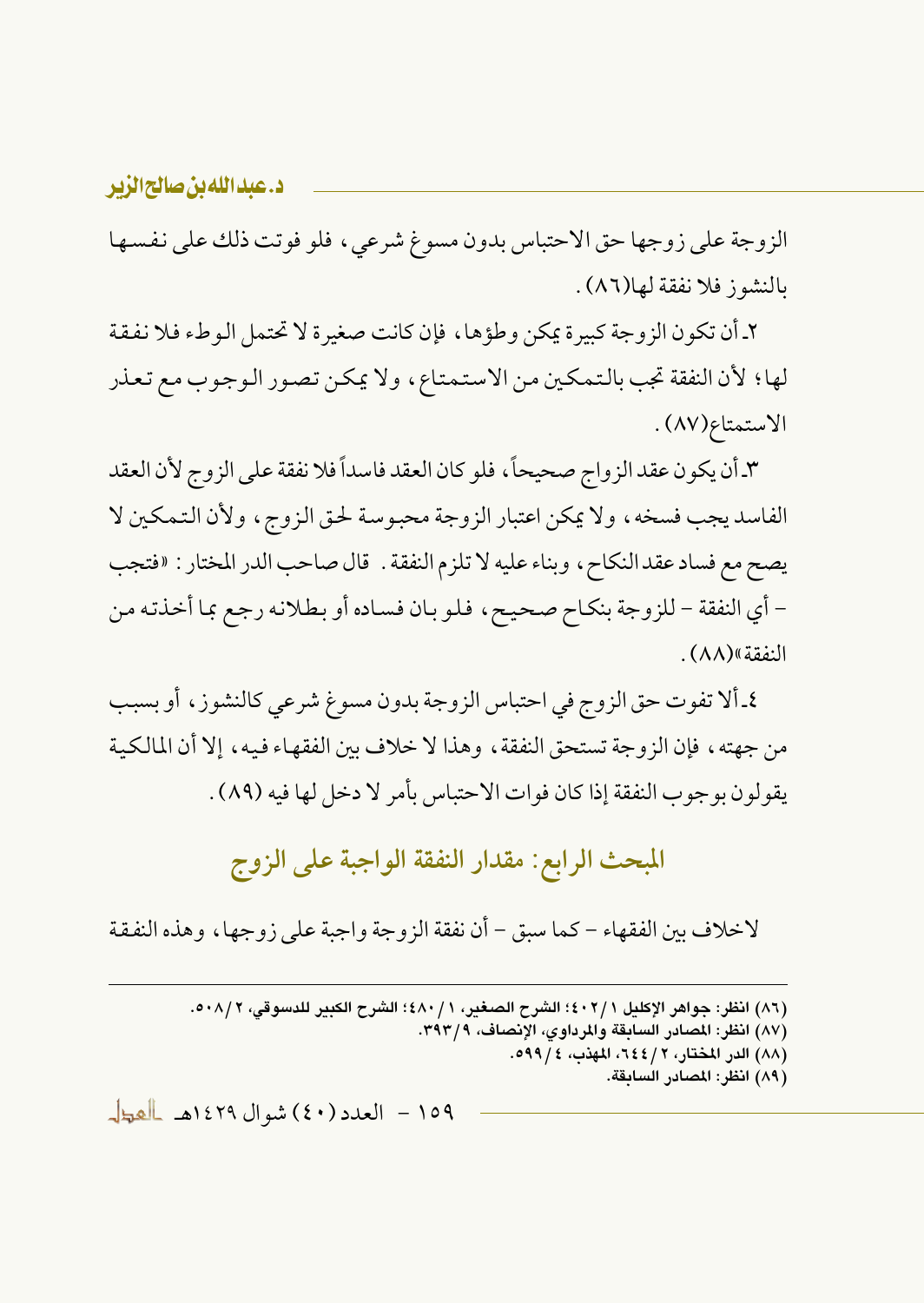تشمل الطعام والشراب واللباس والسكن كما قال تعالى: ﴿ وَعَلَى الْمَوْلُودِ لَهُ رِزْقُهُنَّ وَكِسْوَتَهُنَّ بِالْمَعْرُوفِ﴾ (٩٠) ولقوله تعالى: ﴿أَسْكَنُوهُنَّ منْ حَيْثُ سَكَنتُم مّن وُجْدكُمْ وَلا تضَارُّوهُنَّ لتضيَّقوا عَلَيْهِنَّ ﴾ (٩١) وكذلك لا خلاف بينهم في أن النفقة غير مقدرة للملبوس والمسكن ، وأن الواجب لها قدر كفايتها من اللباس ، وكذلك تهيئة السكن المنفرد لها واللائق بها مع اعتبار حالهما في العسر واليسار (٩٢) ولكن اختلفوا بعد ذلك في مقدار النفقة من الطعام على قولين:

القول الأول : أن النفقة تقدر بكفاية الزوجة ، وعلى هذا فإن مقدارها يختلف باختلاف من تجب لها النفقة ، ويهذا قال جمهور العلماء من الحنفية والمالكية والحنابلة (٩٣) .

القول الثاني : أن النفقة مقدرة بنفسها ، فهي على الزوج الموسر مدَّان من الطعام كل يوم، وعلى المعسر مدواحد، وعلى المتوسط مدونصف، والمعسر عندهم هو المسكين الذي يستحق أخذ الزكاة، وهو من كان له كسب ولكن لا يكفيه، والواجب في جنس الطعام الذي تجب فيه هذه المقادير هو غالب قوت البلد ، أي بلد الزوجين من حنطة أو شعير أو تمر أو غير هما، فإن اختلف قوت البلد ولا غالب فيه أو اختلف الغالب وجب ما هو اللائق والمناسب بالزوج . وبهذا قال الشافعية(٩٤) .

(٩٠) سورة البقرة، الآية (٢٣٣). (٩١) سورة الطلاق، الآية (٦). (٩٢) انظر: بداية المجتهد، ٢ /٤١، فتح القدير، ٤ /١٩٤\_١٩٥، ابن شاس عقد الجواهر الثمينة، ٢ /٢٩٨، حاشية الدسوقي، ٢ / ٢٠٩، البهوتي، شرح المنتهي، ٢٤٤/٣. (٩٣) انظر: مغني المحتاج، ٢ /٤٢٦-٤٢٧ ، ٣ /٤٣٢؛ المغني ٣٤٩/١١. (٩٤) انظر: المغنى ٢٤٩/١١؛ بدائع الصنائع، ٤ /٢٣، الشرح الكبير بحاشية الدسوقي، ٢ / ٥٠٩ ؛ كشاف القناع،  $.27.70$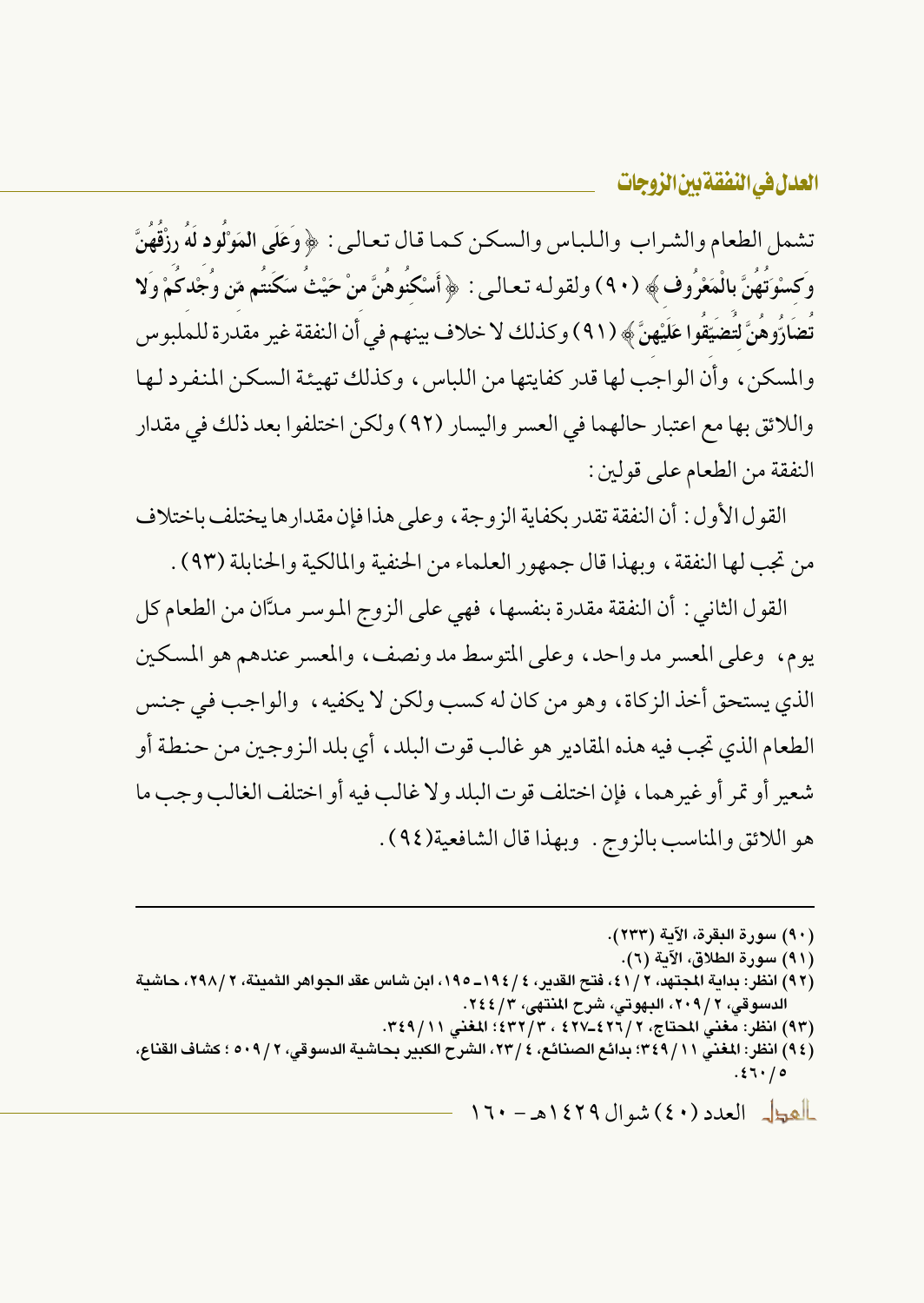الأدلة:

أولاً: أدلة الجمهو ر القائلون بأن النفقة مقدرة بالكفاية من الكتاب:

١ ـ قول الله تعالى : ﴿ وَعَلَى الْمَوْلُود لَهُ رِزْقُهُنَّ وَكسْوَتُهُنَّ بِالْمَعْرُوف ﴾ (٩٥) .

وجه الدلالة : أوجب الله تعالى النفقة مطلقة غير مقيدة بالتقدير ، وأوجب هذه النفقة

باسم الرزق، ورزق الإنسان كفايته في العرف والعادة، كرزق القاضي والمضارب .

٢ـ وأما من السنة فاستدلوا بما ثبت في الصحيح : « أن هنداً امرأة أبي سفيان قالت : يا رسول الله، إن أبا سفيان رجل شحيح، وإنه لا يعطيني ما يكفيني وولدي، فقال ﷺ: خذي ما يكفيك وولدك بالمعروف» .

وجه الدلالة : قالوا : إن قول النبي ﷺ: «خذى ما يكفيك وولدك بالمعروف»(٩٦) نص في إيجاب النفقة على قدر الكفاية ، فللزوجة أخذ ما يكفيها من غير تقدير .

٣ـ ومن السنة أيضاً قوله ﷺ: «ولهن عليكم رزقهن وكسوتهن بالمعروف» (٩٧) .

وجه الدلالة : أن الرسول ﷺ قدر الرزق والكسوة بالمعروف، والمعروف يتحقق بالكفاية، فإن إيجاب أقل من ذلك ترك للمعروف، فيكون الواجب هو الكفاية (٩٨) .

٤ـ واستدلو ا من جهة المعقول بأن سبب وجوب نفقة الز وجة كو نها محبو سة لحق الز وج ، ممنوعة من الكسب، لحقه ؛ فكان وجوبها بطريق الكفاية ، كنفقة القاضي والمضارب (٩٩) .

- (٩٧) أخرجه مسلم، كتاب الحج، باب حجة النبي ﷺ من الحديث جابر الطويل، الحديث (١٤٧)، ٨٨٦/٢.
	- (٩٨) انظر: عبد الكريم زيدان، المفصل في أحكام المرأة، ١٩٤/٧.
		- (٩٩) انظر: بدائع الصنائع، ٤ /٢٣.

<sup>(</sup>٩٥) سورة البقرة، الآية (٢٣٣).

<sup>(</sup>٩٦) أخرجه البخاري، الصحيح، كتاب النفقات، باب إذا لم ينفق الرجل فللمرأة أن تأخذ بغير علمه ما يكفيها.. الحديث رقم (٥٣٦٤)، ٢٧/٢)؛ مسلم، كتاب الأقضية، باب قضية هند، الحديث (١٧١٤/٧)، ١٣٣٨/٣.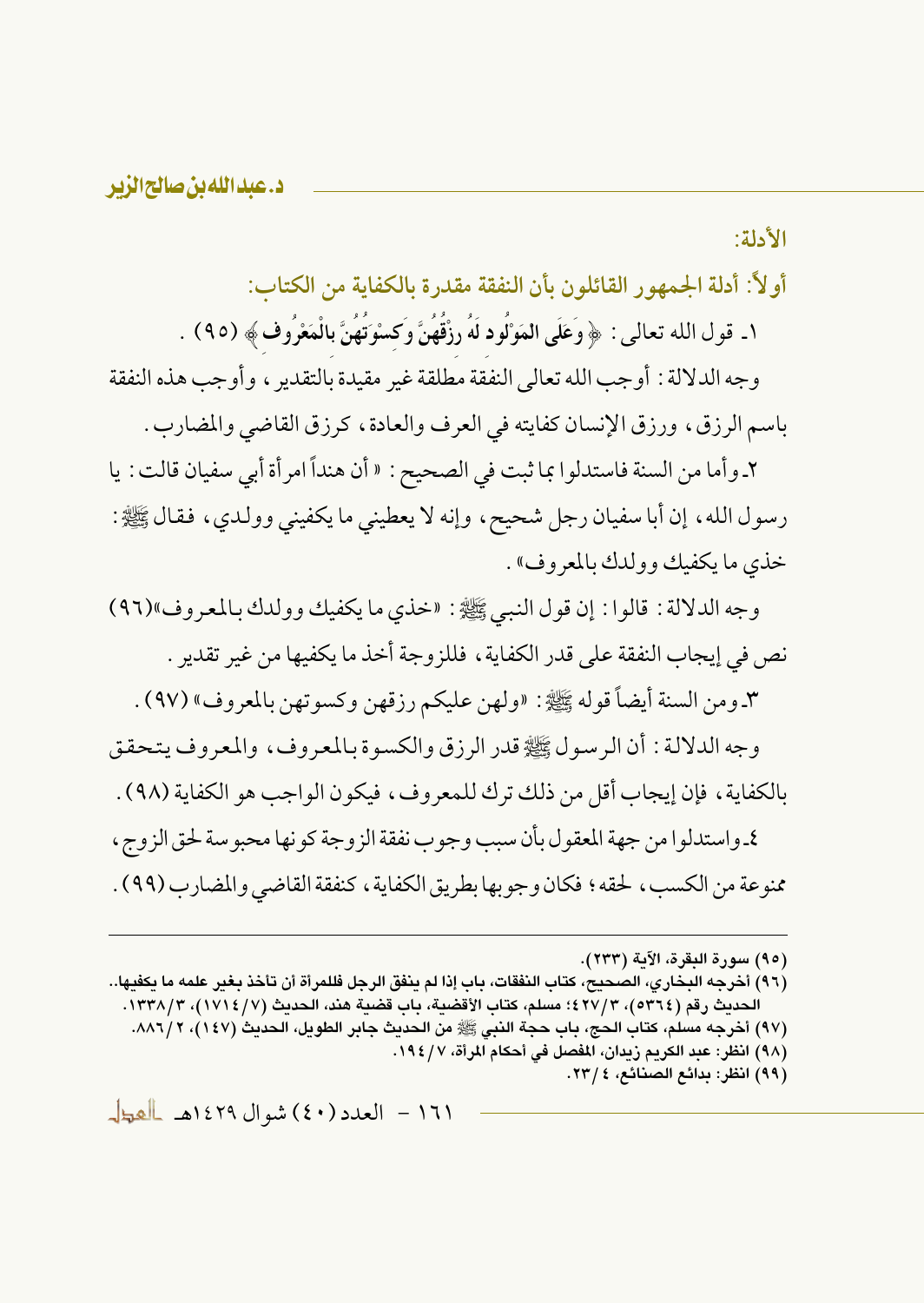٥\_ واستدلوا كذلك بأن اعتبار نفقة الزوجات بالكفارات ومقاديرها، وقياسها بها غير مسلم، ۖ لأن تقدير الكفارات بمقادير معينة ليس العلة فيه كونها نفقة واجبة، بل كونها عبادة محضة لوجوبها على وجه الصدقة كالزكاة، وكانت مقدرة بنفسها كالزكاة، ونفقة الزوجة لم تجب على وجه الصدقة، بل على وجه الكفاية، كنفقة الأقاد ب (١٠٠) .

ثانياً: أدلة الشافعية القائلين بأن النفقة مقدر ة:

استدلوا بالكتاب والمعقول:

١ـ فمن الكتاب استدلوا بقول الله تعـالـي : ﴿ لِيُنفقْ ذُو سَعَة مّن سَعَته وَمَن قُدرَ عَلَيْه رزْقُهُ فَلْيُنفقْ ممَّا آتَاهُ اللَّهُ لا يُكَلّفُ اللَّهُ نَفْسًا إلاَّ مَا آتَاهَا سَيَجْعَلُ اللَّهُ بَعْدَ عُسْر يُسْرًا ﴿كِي ﴾ (١٠١) .

ووجه الدلالة : أن الله تعالى فرق في النفقة بين الموسر والمعسر ، ولم يبين ما يجب على كل واحد منهما، فوجب تقديره بالاجتهاد، فقاسوه على كفارة الأذى في الحج، وهي مدَّان على الموسر ومد واحد على المعسر ، قياساً على كفارة الظهار وعلى متوسط الحال ما بينهما، وقياس النفقة على الإطعام في الكفارة أنه إطعام يجب بالشرع لسد جوعه (١٠٢) .

٢ـ واستدلوا من جهة المعقول بأن النفقة وجبت للزوجة في مقابل الحبس عند المالكية ، وفي مقابل الملك عند الشافعية ، فكانت مقدرة كالثمن في المبيع و المهر في النكاح ، وهي مقدرة قياساً على تقدير الإطعام في الكفارات(١٠٣) .

(١٠٠) انظر: المفصل، ١٩٣/٧. (١٠١) سورة الطلاق، الآية (٧). (١٠٢) انظر: مغنى المحتاج، ٤٢٦/٣ ؛ أبو إسحاق الشيرازي، المهذب، ١٦٠/٢. (١٠٣) انظر: على الماوردي، الحاوي الكبير، ٤٢٣/١١.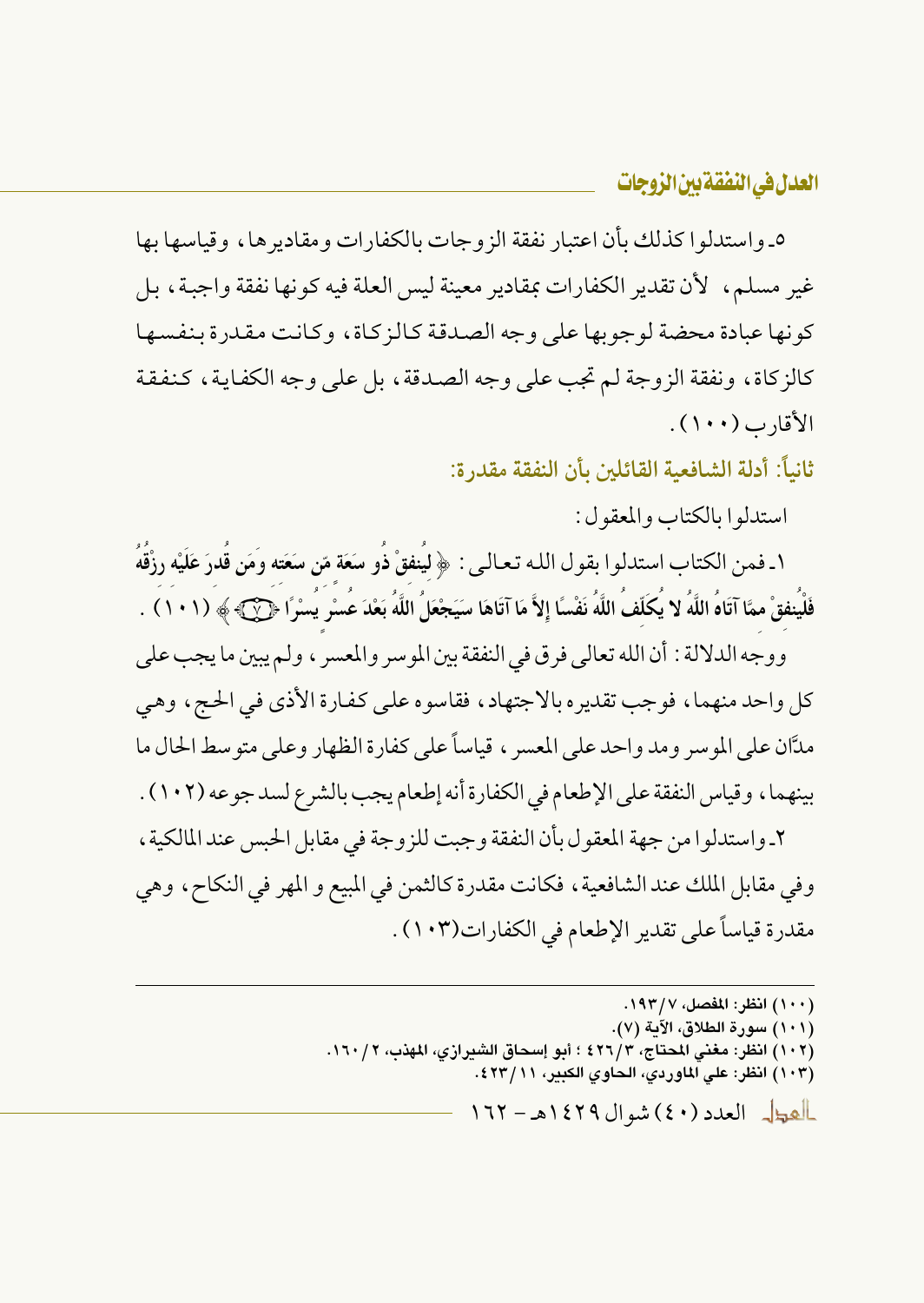### د.عبدالله بن صالح الزبر

٣ـ استدلوا كذلك بأن عدم التقدير يؤدي إلى وقوع النزاع والخلاف بين الزوجين ؛ لأن الكفاية لا يمكن ضبطها (١٠٤).

### القول الراجح:

عند النظر والتأمل والإمعان في أدلة الفريقين يترجح ما ذهب إليه الجمهور، وذلك لقوة ما استدلوا به وسلامته من الاعتراض بخلاف أدلة الشافعية ، وذلك من الو جو ه التالية :

١ـ أن حديث هند نص صريح في محل النزاع في إيجاب قدر الكفاية دون تحديد، ولا حاجة للقياس مع وجود النص.

٢ـ أن استدلال الشافعية بالآية غير مسلم، لأن فيها أمراً لمن كان عنده سعة بالإنفاق علم ٍ قدر سعته مطلقاً دون تقييد بوزن أو كيل ، وتقييد المطلق بدون دليل لا يجوز ، وقياسهم لا يصلح أن يكون مقيداً، قال الكاساني : «وأما الآية فهي حجة عليه، لأن فيها أمر الذي عنده سعة بالإنفاق على قدر السعة مطلقاً عن التقدير بالوزن، فكان التقدير به تقييد المطلق، فلا يجوز إلا بدليل) (١٠٥).

٣ـ وأما استدلال الشافعية بأن النفقة إنما وجبت بدلاً في مقابل الحبس لمصلحة الزوج أو في مقابل الملك فغير مسلم، بل نقول: إنها وجبت جزاء على الحبس ولا يجوز أن تكون واجبة بمقابلة ملك النكاح، لأن الملك لا أثر له، لأنه قد قوبل بعوض مرة وهو المهر فلا يقابل بعو ض آخر ، إذ العو ض الواحد لا يقابل بعو ضين ، بل وجبت لكو نها محبوسة لحق الزوج ممنوعة من الكسب لحقه ، فكان وجوبها بطريق الكفاية (١٠٦) .

> (١٠٤) انظر: مغنى المحتاج، ٤٢٦/٣، بدائع الصنائع، ٢٣/٤. (١٠٥) بدائع الصنائع، ٢٣/٤. (١٠٦) انظر: المصدر السابق.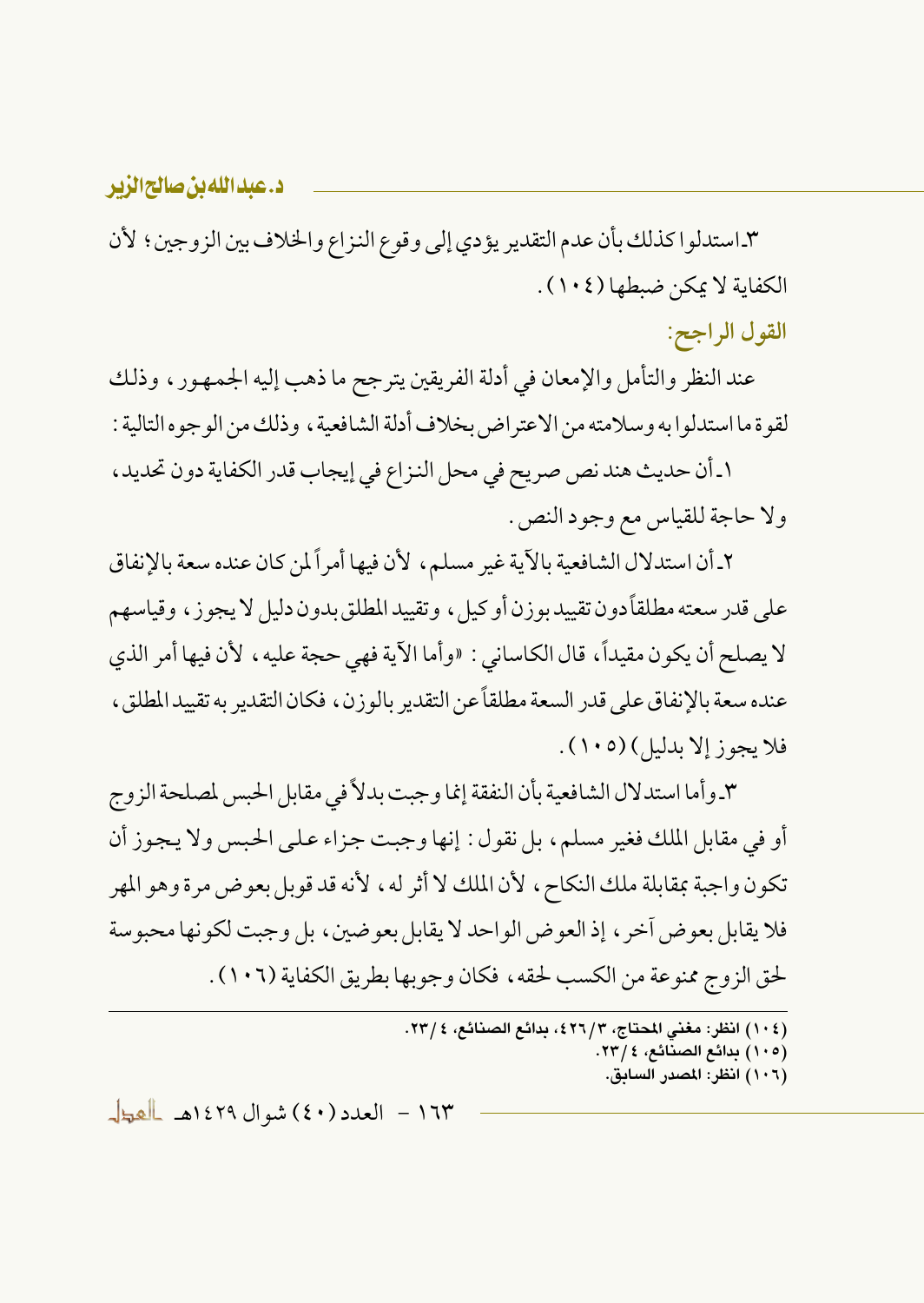### العدل <u>في النفقة بين</u> الزوجات

٤ـ وأما قولهم بأن عدم التقدير يؤدي إلى النزاع فيناقش بأن المقدار غير مجهول بل هو معلوم، وهو قدر الكفاية للزوجة، فلا يؤدي إلى النزاع .

٥\_ أن بعض فقهاء الشافعية قد أقر برجحان قول الجمهور ، فقد قال الإمام النووي عند شرحه لحديث هند : «وهذا الحديث يرد على أصحابنا – أي الشافعية – بتقدير هم نفقة الزوجة بالأمداد، قال الأذرعي : لا أعرف لإمامنا – أي محمد بن إدريس الشافعي –رضي الله عنه– سلفاً في التقدير بالأمداد ، ولو لا الأدب لقلت : الصواب أنها – أي نفقة الزوجة – بالمعروف، تأسياً وإتباعاً»(١٠٧) .

## المبحث الخامس: التسوية بين الزوجات في النفقة

لا خلاف بين الفقهاء في عدم وجوب التسوية بين الزوجات في المحبة والوطء، لما رواه أبو داود عن عائشة قالت : «كان رسول الله ﷺ يقسم فيعدل ويقول : اللهم هذا قسمي فيما أملك، فلا تلمني فيما تملك ولا أملك» (١٠٨) لأن هذه الأمور ليست في مقدور الزوج واستطاعته ، فهوغير مكلف بها ولا مطالب بالعدل فيها بين زوجاته ، هذا معنى قوله تعالىي : ﴿ وَلَن تَسْتَطِيعُوا أَن تَعْدَلُوا بَيْنَ النِّسَاءِ وَلَوْ حَرَصْتُمْ﴾ (١٠٩) وذلك في المحبة والوطء وميل القلب .

كما أنه لاخلاف بين الفقهاء على وجوب التسوية بين الزوجات في القسم في المبيت، ولكنهم اختلفوا بعد ذلك فيما يتعلق بالنفقة أي : الطعام والشراب واللباس

> .<br>(١٠٧) انظر: النووي، شرح صحيح مسلم، ٢ / ٢٤٩ ؛ مغنى المحتاج ٤٢٦/٣ ٤. (۱۰۸) سبق تخریجه. (١٠٩) سورة النساء، الآية (١٢٩). العطل العدد (٤٠) شوال ١٤٢٩هـ - ١٦٤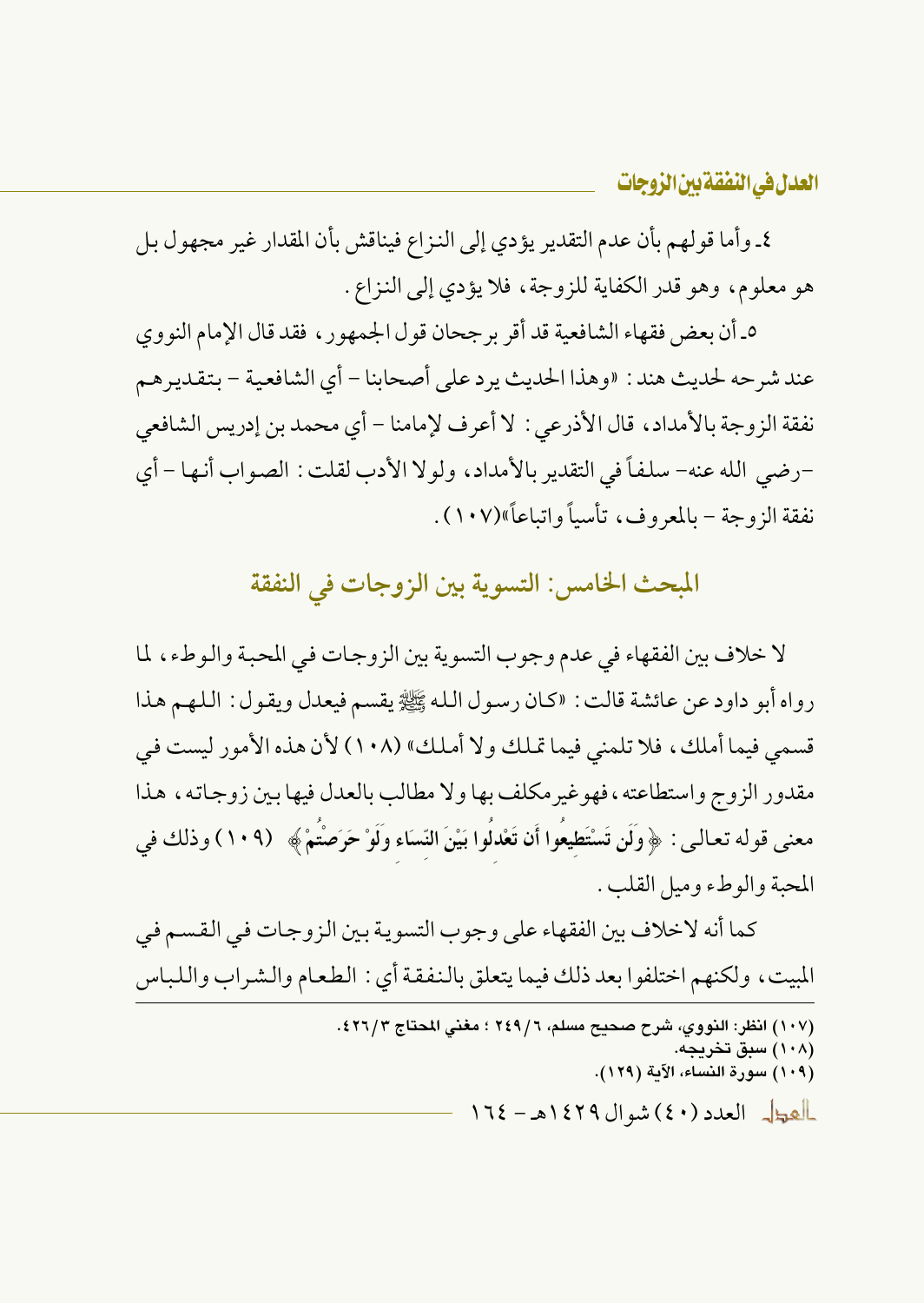#### د.عبداللهبن صالحالزير

والسكني ونحوها، بعد اتفاقهم على وجوب قدر الكفاية فيه، هل الواجب على الزوج أن يسوى بينهن فيها؟ أم أن الو اجب عليه أن ينفق على كل و احدة بما يكفيها ، دون نظر واعتبار للتسوية فيها؟ (١١٠).

انقسمت اجتهاداتهم في هذه المسألة إلى قولين :

**القول الأول :** أنه يجب على الزوج التسوية بين زوجاته في النفقة ، وبه قال الحنفية في أحد القولين، وهو اختيار شيخ الإسلام ابن تيمية، قال : «وأما العدل في النفقة والكسوة فهو السنة أيضاً، اقتداء بالنبي ﷺ، فإنه كان يعدل بين أزواجه في النفقة، كما كان يعدل في القسمة ، مع تنازع الناس في القسم ، هل كان واجباً عليه أو مستحباً له ، وتنازعوا في العدل في النفقة ، هل هو واجب أو مستحب؟ ووجوبه أقوى وأشبه بالكتاب والسنة) (١١١).

وقال الكاساني : «فعليه العدل بينهن في حقوقهن من القسم والنفقة والكسوة وهو التسوية بينهن في ذلك، حتى ولو كانت تحته امر أتان حرتان أو أمتان يجب عليه أن يعدل بينهما في المأكول والمشروب والملبوس والسكني والبيتوتة» (١١٢) .

**القول الثاني :** أنه يجب على الزوج أن يوفى كل واحدة ما يكفيها من النفقة ، ولكن لا يجب عليه التسوية بين زوجاته في نفقاتهن وإن كان ذلك مستحباً، وبه قال الحنفية في المفتى به عند المتأخرين، وبه قال المالكية والشافعية والحنابلة .

- (١١١) مجموع فتاوى شيخ الإسلام، ٢٧٠/ ٢٧٠.
	- (١١٢) بدائع الصنائع، ٣٣٢/٢.

<sup>(</sup>١١٠) وانظر: القرطبي، الجامع لأحكام القرآن ٥ / ٢٦١، المغنى، ١٠ / ٢٣٥؛ سعدي أبو جيب، موسوعة الإجماع في الفقه الإسلامي، ٢ / ٨٨٥.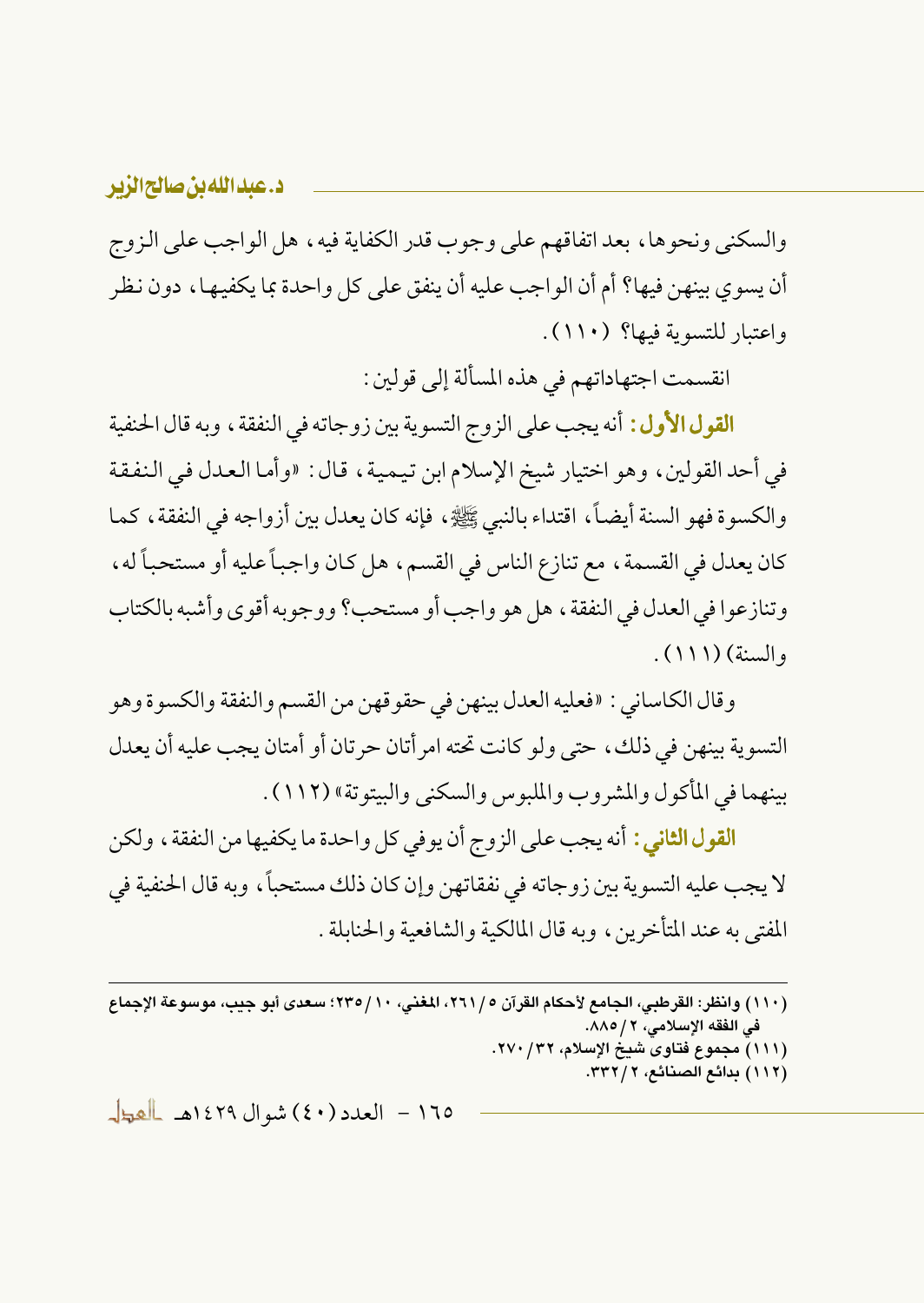قال صاحب رد المحتار : «وأما على القول المفتى به من اعتبار حالهما فلا ، فإن إحداهما قد تكون غنية والأخرى فقيرة، فلا يلزم التسوية بينهما مطلقاً في النفقة» (١١٣) .

وجاء في حاشية الدسوقي : «قال ابن عرفه وابن رشد : مذهب مالك وأصحابه أنه إن قام لكل واحدة بما يجب لها بقدر حالها فلا حرج عليه أن يوسع على من يشاء منهن بما شاء» (١١٤).

وقال ابن حجر : «فإن وفي لكل واحدة منهن كسوتها أو نفقتها والإيواء إليها لم يضره ما زاد على ذلك من ميل قلب أو تبرع بتحفه»(١١٥) . وقال ابن قدامة : «وليس عليه التسوية بين نسائه في النفقة والكسوة إذا قام بالواجب بكل واحدة منهن، قال أحمد في الرجل له امر أتان : له أن يفضل إحداهما على الأخرى في النفقة والشهوات والسكني إذا كانت الأخرى في كفاية ، ويشترى لهذه أرفع من ثوب هذه وتكون تلك في كفاية» (١١٦) . الأدلسة:

أولاً: أدلة أصحاب القول الأول القائلين بوجوب التسوية بين الزوجات في النفقة:

١\_استدلوا بالأدلة الدالة على وجوب العدل بين الزوجات مطلقاً والتحذير من الميل والظلم والجور والتي سبق عرضها (١١٧) ولم يرد فيها استثناء شيء من الميل، فدل علي وجوب العدل مطلقاً .

قال الصنعاني بعد أن ساق الحديث : «من كانت له امر أتان فمال إلى إحداهما جاء يو م

(١١٣) رد المحتار، ٣٩٨/٢. (١١٤) حاشية الدسوقى، ٢ / ٣٣٩. (١١٥) فتح الباري، ٢٢٤/٩. (١١٦) المغنى، ٢٤٢/١٠. (١١٧) سبق بيانها . العطل العدد (٤٠) شوال ١٤٢٩هـ - ١٦٦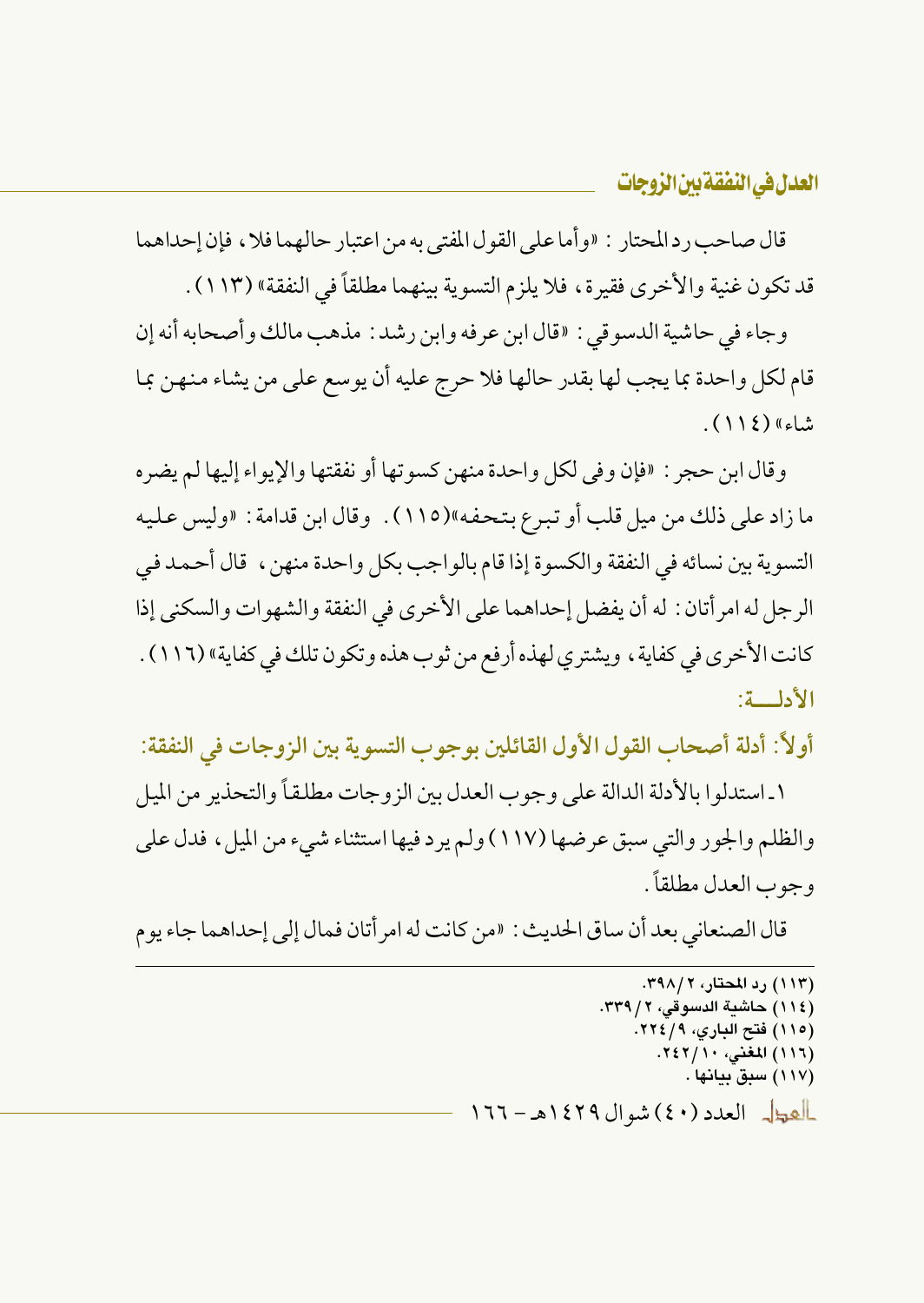القيامة وشقه مائل» (١١٨)، قال: «الحديث دل على أنه يجب التسوية بين الزوجات ويحرم عليه الميل إلى إحداهن، وقد قال تعالى : ﴿ فَلا تَمِيلُوا كُلَّ الْمَيْلِ ﴾(١١٩) ، والمراد : الميل في القسم والإنفاق، لا في المحبة(١٢٠) .

وقال الشو كاني : قوله : «يميل لإحداهما» فيه دليل على تحريم الميل إلى إحدى الزوجتين دون الأخرى إذا كان ذلك في أمر يملكه الزوج كالقسمة والطعام والكسوة (١٢١١) .

٢ـ استدلوا بقول الـله تعـالـي : ﴿ فَانكحُوا مَا طَابَ لَكُم مّنَ النّسَاء مَثْنَيّ وَثُلاثَ وَرُبَاعَ فَإِنْ خفْتُمْ أَلاَّ تَعْدلُوا فَوَاحدَةً أَوْ مَا مَلَكَتْ أَيْمَانُكُمْ ﴾ (١٢٢) .

وجه الدلالة : قال الكاساني : «والأصل فيه قول الله عزَّ وجلَّ : ﴿ فَإِنْ خَفْتُمْ أَلاَّ تَعْدلُوا فَوَاحدَةً ﴾ عقيب قوله تعالى: ﴿فَانكُحوا مّا طَّابّ لّكم مُّنّ النُّسّاءُ مّثَّنى» \$ثلاثّ \$ربّاع ﴾ أي : إن خفتم ألا تعدلوا في القسم والنفقة في نكاح المثنى والثلاث والرباع، فواحدة ، ندب سبحانه وتعالى إلى نكاح الواحدة عند خوف ترك العدل في الزيادة ، وانما يخاف على ترك الواجب، فدل على أن العدل بينهن في القسم والنفقة واجب، وإليه أشار في آخر الآية بـقـولـه : ﴿ ذَلِكَ أَدْنَىٓ أَلاَّ تَعُولُوا ﴾ أي : تجوروا ، والجور حرام، فكـان العدل وإجباً ضرورة»(١٢٣) .

٣ـ الاقتداء والتأسي برسول الله ﷺ فإنه كان يعدل بين أزواجه في النفقه كما كان

(١١٨) سورة النساء، الآية (١٢٩). (١١٩) سبل السلام، ٣٤٠/٣٤٠. (١٢٠) نيل الأوطار، ٢١٦/٦. (١٢١) نيل الأوطار، ٢١٦/٦ . (١٢٢) سورة النساء، آية (٣) (١٢٣) بدائع الصنائع، ٣٣٢/٢.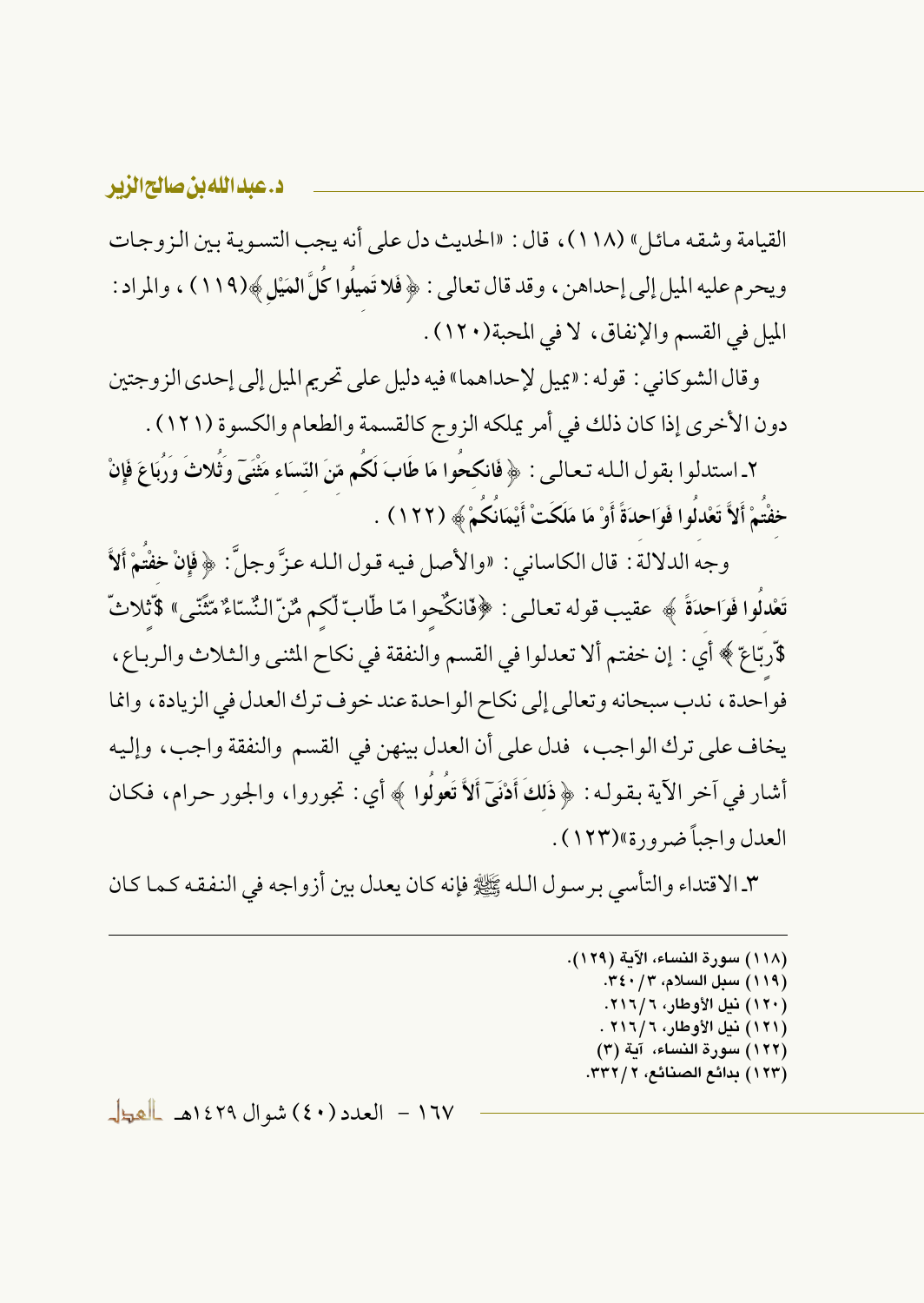يعدل في القسمة (١٢٤).

ثانياً: أدلة القائلين بعدم وجوب التسوية بين الزوجات في النفقة:

استدلوا بالسنة والمعقول:

١\_أما السنة فاستدلو ا بحديث عائشة رضي الله عنها : « أن الناس كانو ا يتحرون بهداياهم يوم عائشة ، يبتغون بذلك مرضاة رسول الله ﷺ» (١٢٥) .

٢ـ واستدلوا كذلك بحديث عائشة رضي الله عنها : «أن نساء رسول الله ﷺ كن حزبين ، فحزب منه عائشة وحفصة وصفية وسودة، والحزب الآخر أم سلمة وسائر نساء رسول الله ﷺ، وكان المسلمون قد علموا حب رسول الله ﷺ عائشة، فإذا كان عند أحدهم هدية يريد أن يهديها إلى رسول الله ﷺ أخرها ، حتى إذا كان رسول الله ﷺ في بيت عائشة . فكلم حزب أم سلمة فقلن لها : كلمي رسول الله ﷺ يكلم الناس فيقول : من أراد أن يهدي إلى رسول الله ﷺ هدية فليهدها حيث كان في بيوت نسائه ، فكلمته أم سلمة بما قلن ، فلم يقل لها شيئاً، فسألنها فقالت: ما قال لي شيئاً، فقلن لها: فكلميه، قالت: فكلمته حين دار إليها أيضاً، فلم يقل لها شيئاً، فسألنها فقالت : ما قال لي شيئاً، فقلن لها، كلميه حتى يكلمك . فدار إليها فكلمته فقال لها : لا تؤذيني في عائشة ، فإن الوحي لم يأتني وأنا في ثوب امر أة إلا عائشة ، قالت : أتوب إلى الله من أذاك يا رسول الله ﷺ» (١٢٦) .

وجه الدلالة من هذه الأحاديث : قال ابن حجر -رحمه الله- : «وفي هذا الحديث

(١٢٤) ابن تبمية، مجموع الفتاوي، ٢٧٠/٣٠.

(١٢٥) أخرجه مسلم، الصحيح، كتاب فضائل الصحابة، باب فضل عائشة، الحديث (٢٤٤١)، ٤ / ١٨٩١، وأخرجه البخاري بمعناه، كتاب الهبة، باب من أهدى إلى صاحبه، الحديث (٢٥٨٠)، ٢٣٠/٢٠.

(١٢٦) أخرجه البخاري، الصحيح، كتاب الهبة، باب من أهدى إلى صاحبه وتحرى بعض نســائــه، الحــديــث  $.771/7.701)$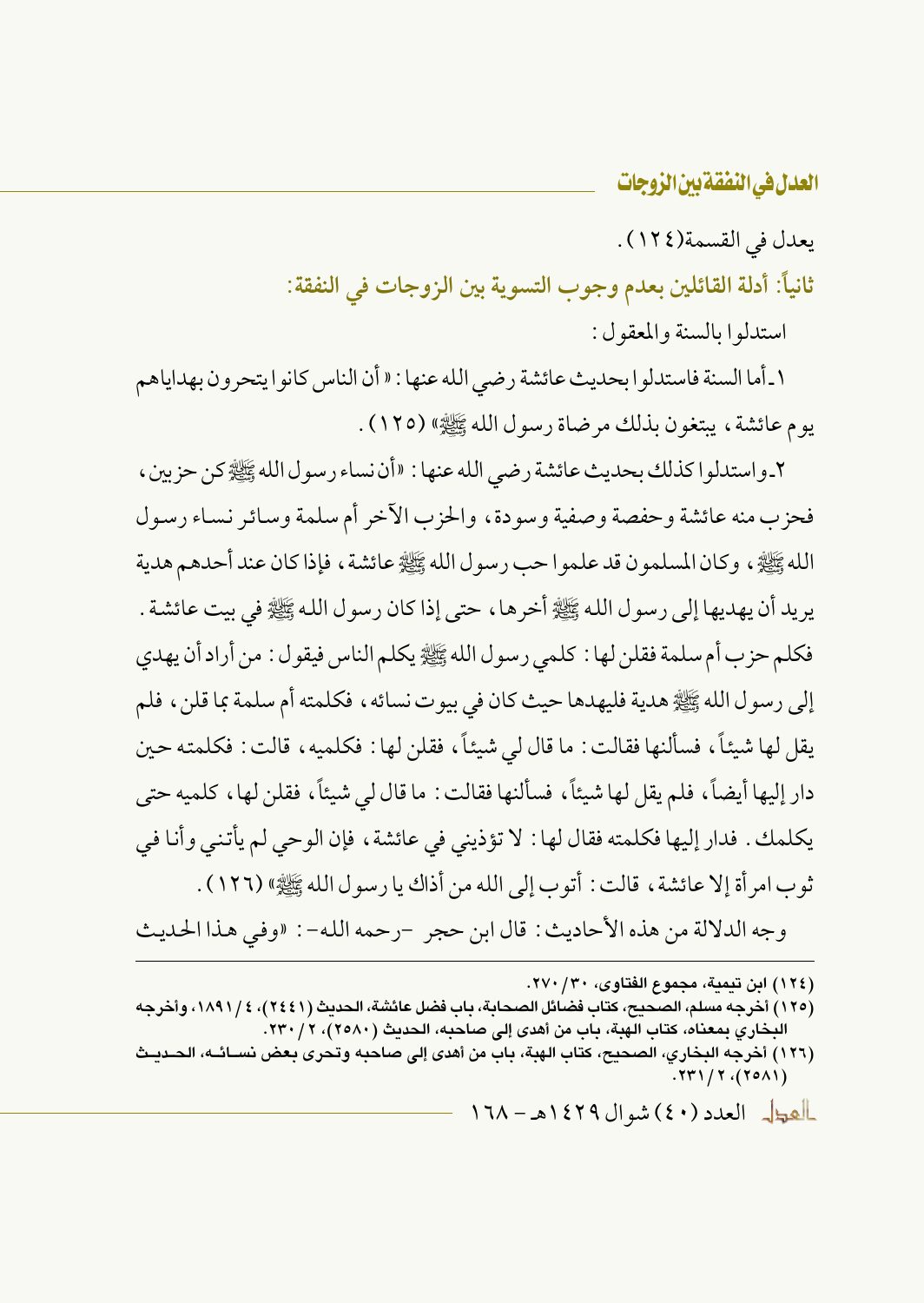د.عبدالله بن صالحالزیر

منقبة ظاهرة لعائشة ، وأنه لا حرج على المرء في إيثار بعض نسائه بالتحف ، وإنما اللازم العدل في المبيت والنفقة ونحو ذلك من الأمور اللازمة» .

٣ـ واستدلوا من جهة المعقول بأن التسوية بين الزوجات في النفقة والشهوات والكسوة مما يشق ويوقع في الحرج، ولو كان واجباً لم يمكن الزوج من القيام به إلا بحرج مشقة، فسقط وجوبه، كالتسوية في الوطء(١٢٧).

القول الراجح:

بعد التأمل والتمعن في أدلة الفريقين يترجح-والله أعلم- قول القائلين بوجوب التسوية بين الزوجات في النفقات، وذلك للأمور التالية :

أولاً : قو ة أدلة القائلين بو جوب العدل بين الز وجات في النفقات وبخاصة الأدلة العامة الدالة على وجوب العدل والتحذير من الجور والظلم والميل والحيف، ولا مخصص لهذه الأدلة إلا ما استثناه الدليل فيما يتعلق بالمحبة القلبية وما يتبعها من المودة والوطء، مما لا يستطيع الإنسان أن يحقق العدل فيه . وإن كان مطالباً بحد الاستطاعة من ذلك، ولذلك يقول ابن تيمية : «ووجوبه أقوى وأشبه بالكتاب والسنة» (١٢٨) .

ثانياً : أن الأدلة التي استدل بها القائلون بعدم وجوب التسوية غير صريحة في محل النزاع، وعلى التسليم بأنها في محل النزاع يمكن الجواب عليها بالمناقشات التالية :

أ - أما حديث عائشة «أن الناس كانوا يتحرون بهداياهم يومها» فقد اعترض عليه ابن المنير ورده، جاء في الفتح تعقيباً على هذا الحديث : «وتعقبه ابن المنير : بأن النبي ﷺ لم يفعل ذلك، وإنما فعله الذين أهدوا له، وهم باختيارهم في ذلك، وإنما لم يمنعهم النبي ﷺ لأنه ليس

(١٢٧) انظر: المغنى، ٢٤٢/١١. (١٢٨) مجموع الفتاوى: ٢٧٠/ ٢٧٠.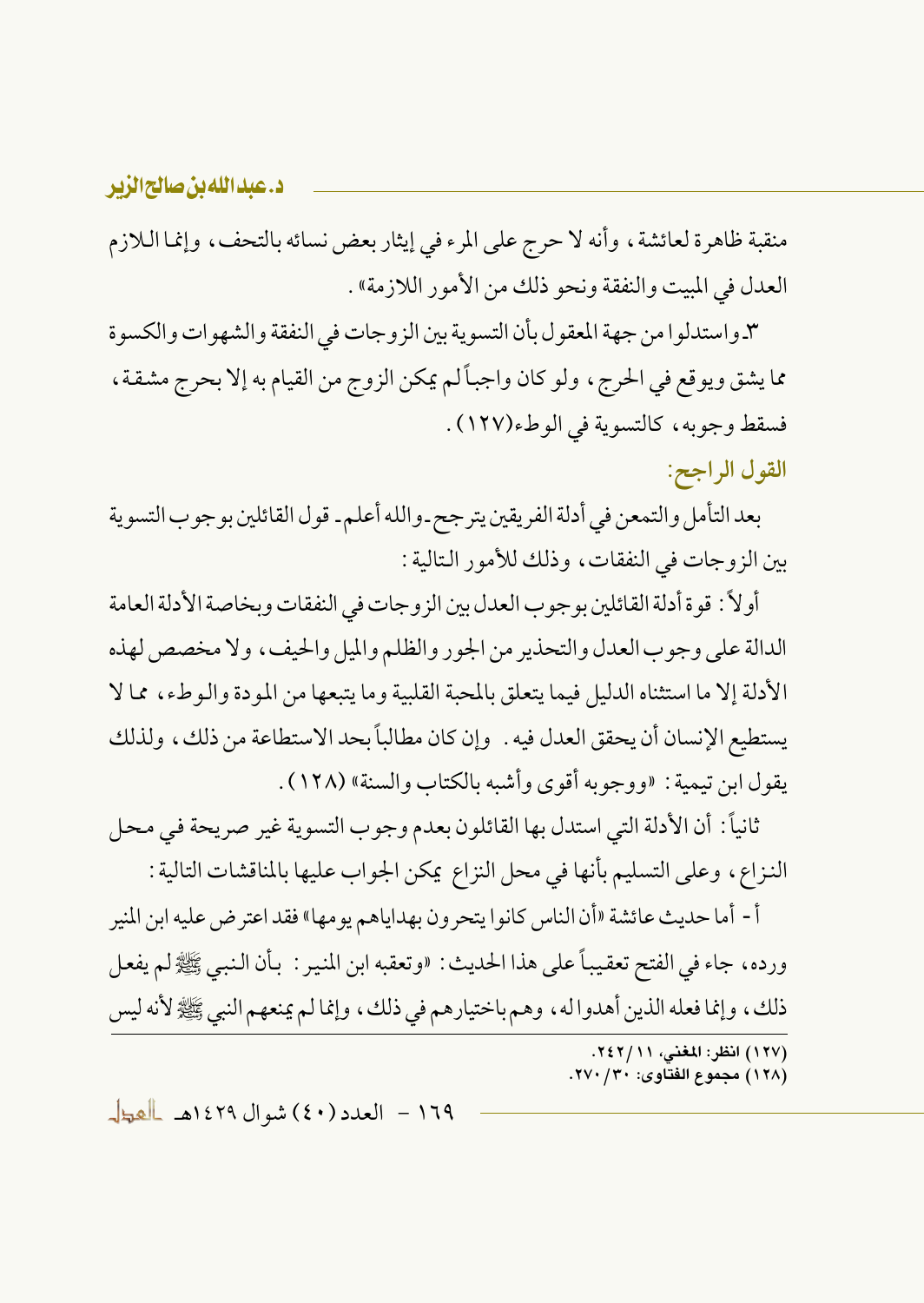من كمال الأخلاق أن يتعرض الرجل إلى الناس بمثل ذلك ، لما فيه من التعرض لطلب الهدية .

وأيضاً: فالذي يهدي لأجل عائشة، كأنه ملك الهدية بشرط، والتمليك يتبع فيه تحجير المالك، مع أن الذي يظهر أن النبي ﷺ كان يشركهن في ذلك، وإنما وقعت المنافسة لكون العطية تصل إليهن من بيت عائشة» (١٢٩).

ب- وأما استدلالهم بأن العدل في النفقة يترتب عليه مشقة توقع في الحرج فلم يكن واجباً، فيرد عليه من وجهين :

١ بأن الرجل إذا تحري وسعى إلى العدل، لا يضره بعد ذلك ما خرج عن طاقته ووسعه ، لقوله تعالى : ﴿ فَاتَّقُوا اللَّهَ مَا اسْتَطَعْتُمْ ﴾ (١٣٠)، وقوله تعالى : ﴿لا يُكَلِّفُ اللَّهُ نَفْسًا إِلاَّ وُسْعَهَا ﴾(١٣١)، ثم إن هذا هو عين المفهوم من قول عائشة رضي الله عنها : «كان رسول الله يقسم فيعدل ويقول: اللهم هذا قسمي فيما أملك، فلا تلمني فيما تملك ولا أملك» (١٣٢) والتسوية بين الزوجات في النفقة والسكني مما يملكه المرء، كما يملك التسوية في المبيت فيندرج تحت المأمور الممكن .

٢ـ أن وقوع المشقة على الزوج لا تسقط حق الغير في العدل وإنما المخرج بذل الوسع في تحقيق العدل، وطلب الإبراء من صاحب الحق فيما يبدو من تقصير في أداء حقوقه، لا إسقاطه من عند نفسه دون إبراء صاحب الحق .

> (١٢٩) ابن حجر، فتح الباري، ٢٤٦/٥؛ انظر: العيني، عمدة القاري، ١١/ ٤٠. (١٣٠) سورة التغابن، الآية (١٦). (١٣١) سورة البقرة، الآية (٢٨٦). (۱۳۲) سبق تخریجه . العطل العدد (٤٠) شوال ١٤٢٩هـ - ١٧٠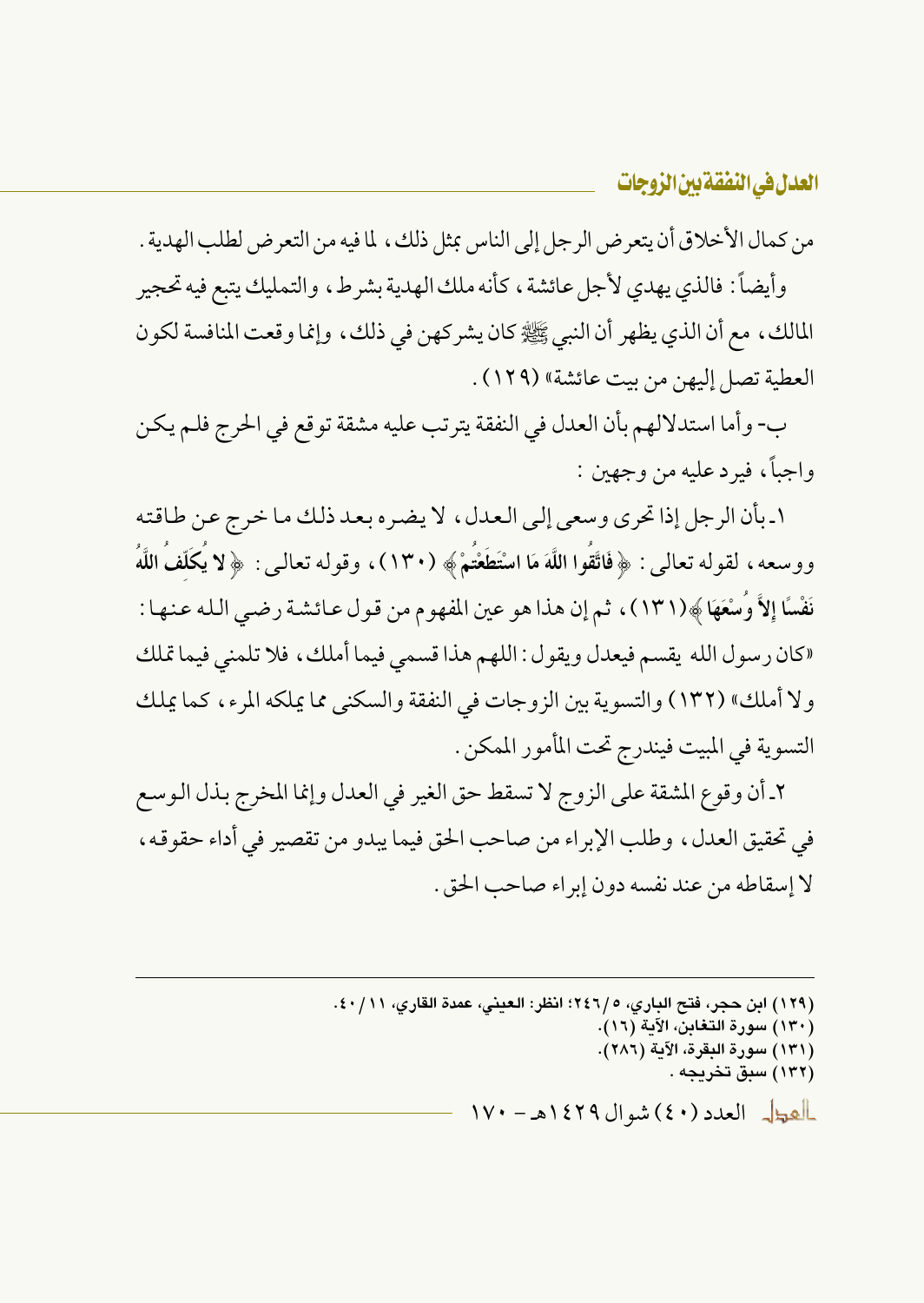د.عبدالله بن صالحالزیر

## الخاتمة وأهم النتائج

بعد اكتمال دراسة «العدل في النفقات بين الزوجات» بفضل من الله ومنته توصلت إلى النتائج الآتية :

١- الأصل في حكم تعدد الزوجات الإباحة، فقد أباح الله سبحانه وتعالى التعدد بشرط العدل، فكان الأصل في التعدد هو الإباحة .

٢- العلماء أفاضوا في الحديث عن أسرار وحكم مشروعية تعدد الزوجات، والتبي يمكن إجمال بعضها في النقاط الآتية :

ـ أن فيه مزيد إعفاف وإحصان لكل من الزوج ومن يتزوج بهن، وفيه مزيد أجر وثواب . ـ التأسي برسول الله ﷺ لمن قوى على العدل والقدرة على تكاليفه .

ـ أنه سبب من أسباب كثرة الذرية وزيادة النسل . ـ أن الله أجرى العادة بأن الرجال أقل عدداً من النساء في أقطار الدنيا ، وأكثر تعرضاً لأسباب الموت منهن في جميع ميادين الحياة، فلو قصر الرجل على واحدة لبقى عدد ضخم من النساء محروماً من الأزواج .

ـ وجود العقم عند المرأة أو العيب الجنسي، وهذا مما يمنع الاستمتاع، فيمسك الرجل هذه الزوجة لرعايتها ويتزوج بأخرى لتحقيق مقاصد النكاح من الاستمتاع . ـ شدة الرغبة الجنسية الذي يحتاج معه إلى أخرى للإحصان والاستعفاف . ـ سبب للصلة والارتباط بين الناس .

ـ أن فيه نيل فضل كفالة يتيم وفرصة لإكرامه .

٣- أن التحديد بأربع زوجات من تمام نعمته و كمال شريعته وموافقتها للحكمة والرحمة ١٧١ - العدد (٤٠) شوال ١٤٢٩هـ العطل